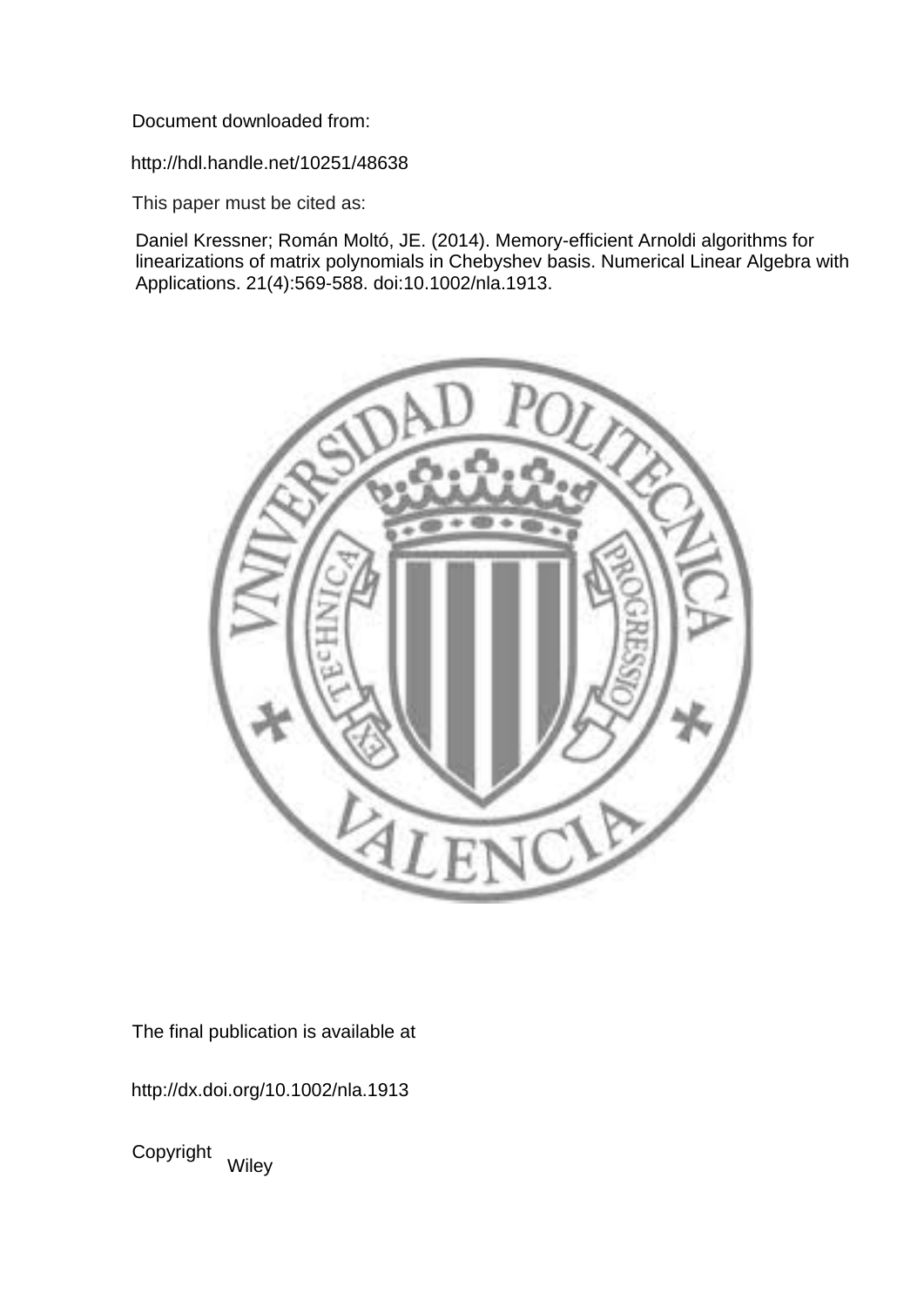# Memory-efficient Arnoldi algorithms for linearizations of matrix polynomials in Chebyshev basis

Daniel Kressner<sup>∗</sup> Jose E. Roman†

November 4, 2013

#### Abstract

Novel memory-efficient Arnoldi algorithms for solving matrix polynomial eigenvalue problems are presented. More specifically, we consider the case of matrix polynomials expressed in the Chebyshev basis, which is often numerically more appropriate than the standard monomial basis for a larger degree d. The standard way of solving polynomial eigenvalue problems proceeds by linearization, which increases the problem size by a factor d. Consequently, the memory requirements of Krylov subspace methods applied to the linearization grow by this factor. In this paper, we develop two variants of the Arnoldi method that build the Krylov subspace basis implicitly, in a way that only vectors of length equal to the size of the original problem need to be stored. The proposed variants are generalizations of the so called Q-Arnoldi and TOAR methods, which have been developed for the monomial case. We also show how the typical ingredients of a full implementation of the Arnoldi method, including shift-and-invert and restarting, can be incorporated. Numerical experiments are presented for matrix polynomials up to degree 30 arising from the interpolation of nonlinear eigenvalue problems which stem from boundary element discretizations of PDE eigenvalue problems.

# 1 Introduction

This paper is concerned with the polynomial eigenvalue problem

<span id="page-1-0"></span>
$$
P(\lambda)x = 0, \qquad x \neq 0,\tag{1}
$$

where  $P : \mathbb{C} \to \mathbb{C}^{n \times n}$  is a matrix polynomial of degree d. Often, P is expressed in the monomial basis, that is,

<span id="page-1-1"></span>
$$
P(\lambda) = A_0 + \lambda A_1 + \lambda^2 A_2 + \dots + \lambda^d A_d \tag{2}
$$

with coefficient matrices  $A_0, \ldots, A_d \in \mathbb{C}^{n \times n}$ .

The numerical solution of the polynomial eigenvalue problem  $(1)$  with P as in  $(2)$  usually proceeds by *linearization*. This yields an equivalent  $dn \times dn$  linear eigenvalue problem  $\mathcal{L}_0 - \lambda \mathcal{L}_1$ , to which standard linear eigenvalue solvers like the QZ algorithm or the Arnoldi method [\[11\]](#page-22-0) can be applied. Many different linearizations are possible, and much progress has been made

<sup>∗</sup>ANCHP, MATHICSE, EPF Lausanne, Switzerland, daniel.kressner@epfl.ch

<sup>&</sup>lt;sup>†</sup>DSIC, Universitat Politècnica de València, Spain, jroman@dsic.upv.es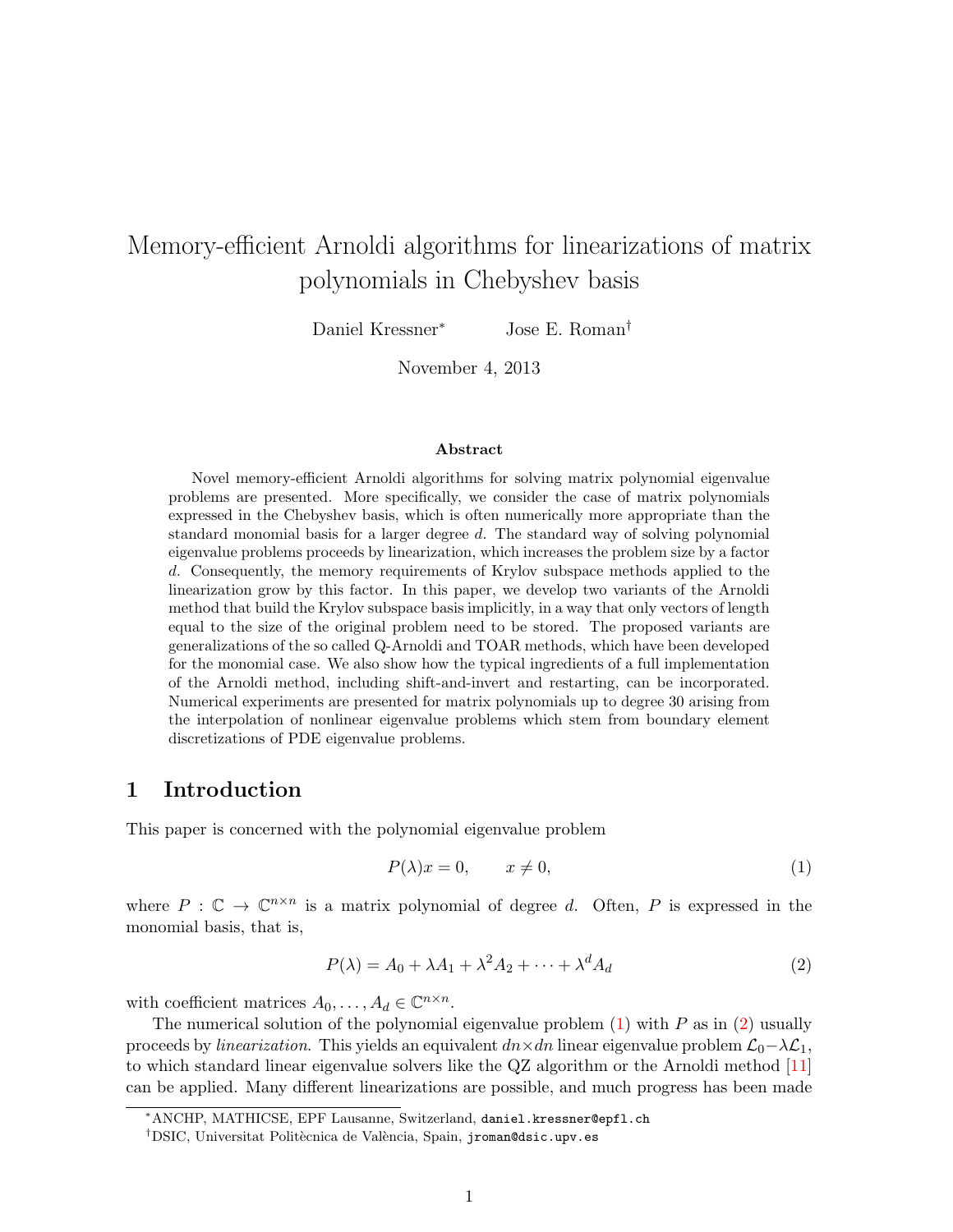in the last few years in developing a unified framework [\[21\]](#page-22-1), which allows, e.g., for structure preservation [\[20\]](#page-22-2) and a unified sensitivity analysis [\[14,](#page-22-3) [1\]](#page-21-0).

The major disadvantage of linearization is that it increases the problem size by a factor d. For example, this implies that the Arnoldi method applied to  $\mathcal{L}_0 - \lambda \mathcal{L}_1$  operates with a Krylov subspace of  $\mathbb{C}^{dn}$ . In large-scale applications, it is not unlikely that the need to store k vectors of length dn to represent a  $k$ -dimensional Krylov subspace becomes a limiting factor, especially for larger d. To reduce these memory requirements, variants of Arnoldi methods tailored to polynomial eigenvalue problems have been developed which only require the storage of k vectors of length n. Examples of such methods include SOAR [\[3\]](#page-21-1) (second-order Arnoldi method) and Q-Arnoldi [\[22\]](#page-22-4) (quadratic Arnoldi method). Both methods have in common that they implicitly run the standard Arnoldi method and exploit the structure of the linearization to reduce memory requirements. They mainly differ in the way eigenvalues approximations are obtained: SOAR uses a projection of the original polynomial eigenvalue problem while Q-Arnoldi uses a projection of the linearization – just what the standard Arnoldi method would do. This makes it much simpler to implement restarting and locking procedures for Q-Arnoldi, at the price of losing the accelerated convergence sometimes observed for SOAR. Note that both SOAR and Q-Arnoldi have originally been defined for the quadratic case  $(d = 2)$ , but they extend in a direct fashion to arbitrary degree, see, e.g., [\[18\]](#page-22-5).

The standard Arnoldi method combined with appropriate reorthogonalization is numerically backward stable [\[25\]](#page-22-6). In contrast, both SOAR and Q-Arnoldi may suffer from numerical instabilities due the fact that the relations of the Arnoldi method are only maintained implicitly. Numerical evidence suggests that these instabilities become more pronounced as d increases. Recently, a new variant called TOAR [\[19\]](#page-22-7) (two-level orthogonal Arnoldi procedure) has been proposed that provably avoids the instabilities of Q-Arnoldi. This is achieved by a more explicit representation of the orthogonality relations in the Arnoldi method, without increasing the storage requirements significantly. Although some details, such as robust restarting and locking procedures, are still under development, TOAR appears to be a very promising alternative to SOAR and Q-Arnoldi.

In this paper, we will specifically consider the case of matrix polynomials of high degree, say  $d = 16$  or  $d = 40$ . Such high degrees typically result from the approximation of a nonlinear problem, for example, by means of Taylor expansion  $[15]$ , polynomial interpolation  $[6, 7, 9]$  $[6, 7, 9]$  $[6, 7, 9]$  $[6, 7, 9]$ or Hermite interpolation [\[29\]](#page-23-0). It is well known that the monomial representation [\(2\)](#page-1-1) leads to severe numerical difficulties for high degrees, unless the eigenvalues are (nearly) distributed along a circle [\[23\]](#page-22-9). In the (more typical) case when the eigenvalues on or close to an interval  $I \subset \mathbb{R}$  are of interest, a non-monomial representation is numerically much more suitable. More specifically, if we consider w.l.o.g.  $I = [-1,1]$  (which can always be achieved by an affine linear transformation) then a numerically reliable representation [\[28\]](#page-23-1) is given by

<span id="page-2-0"></span>
$$
P(\lambda) = \tau_0(\lambda)A_0 + \tau_1(\lambda)A_1 + \dots + \tau_d(\lambda)A_d,
$$
\n(3)

where  $\tau_0, \tau_1, \ldots, \tau_d$  denote the Chebyshev polynomials of the first kind.

Again, linearization techniques can be used to solve eigenvalue problems for matrix polynomials of the form  $(3)$  numerically. Linearizations for general polynomial bases satisfying a three-term recurrence have recently been proposed in [\[2\]](#page-21-5). The aim of this paper is to develop memory-efficient Arnoldi algorithms, similar to the ones discussed above, for such linearizations. We believe that this extension is particularly important when dealing with approximations to nonlinear eigenvalue problems. The reduced memory requirements may allow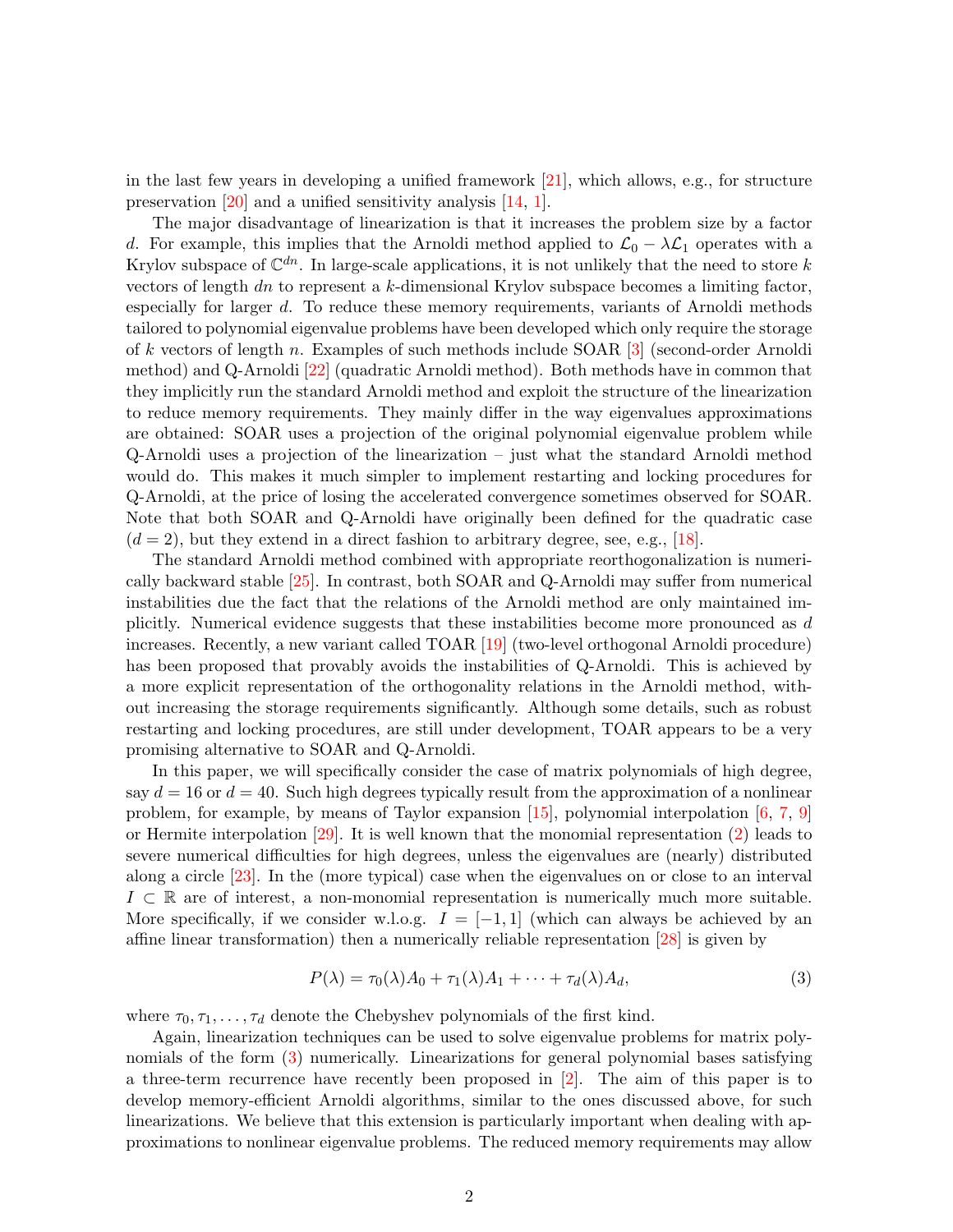one to work with much higher polynomial degrees for large-scale problems and consequently result in a significantly improved quality of the approximation.

The rest of this paper is organized as follows. In Section [2,](#page-3-0) we recall the linearization of polynomials in the Chebyshev basis and some of its fundamental properties. Section [3](#page-4-0) shows that the Q-Arnoldi algorithm can be extended to this situation in an elegant way. For practical purposes, however, a variant of TOAR developed in Section [4](#page-8-0) appears to be more important. In Section [5,](#page-16-0) we demonstrate the efficiency of this new variant of TOAR for addressing polynomial eigenvalue problems arising from the polynomial interpolation of discretized PDE eigenvalue problems.

# <span id="page-3-0"></span>2 Preliminaries

In this section, we briefly recall the linearization from [\[2\]](#page-21-5) for a polynomial eigenvalue problem

<span id="page-3-4"></span><span id="page-3-1"></span>
$$
(A_0 \tau_0(\lambda) + \dots + A_d \tau_d(\lambda))x = 0,
$$
\n(4)

where  $\tau_0, \ldots, \tau_d$  are the Chebyshev polynomials of first kind, defined by the recurrence

<span id="page-3-3"></span>
$$
\tau_0(\lambda) = 1, \qquad \tau_1(\lambda) = \lambda, \qquad \tau_{j+1}(\lambda) = 2\lambda \tau_j(\lambda) - \tau_{j-1}(\lambda). \tag{5}
$$

Then the  $dn \times dn$  matrices

$$
\mathcal{L}_0 = \begin{bmatrix} 0 & I & & & \\ I & 0 & I & & \\ & \ddots & \ddots & \ddots & \\ & & I & 0 & I \\ -A_0 & \cdots & -A_{d-3} & A_d - A_{d-2} & -A_{d-1} \end{bmatrix}, \quad \mathcal{L}_1 = \begin{bmatrix} I & & & \\ & 2I & & \\ & & \ddots & \\ & & & 2I & \\ & & & & 2A_d \end{bmatrix}, \quad (6)
$$

yield a linear eigenvalue problem

<span id="page-3-5"></span><span id="page-3-2"></span>
$$
\mathcal{L}_0 y = \lambda \mathcal{L}_1 y,\tag{7}
$$

which turns out to be a strong linearization of [\(4\)](#page-3-1). More specifically, if  $(\lambda, x)$  is an eigenpair of the polynomial eigenvalue problem [\(4\)](#page-3-1) then  $(\lambda, v)$  is an eigenpair of [\(7\)](#page-3-2), with

$$
v = \begin{bmatrix} \tau_0(\lambda)x \\ \tau_1(\lambda)x \\ \vdots \\ \tau_{d-1}(\lambda)x \end{bmatrix} = \begin{bmatrix} x \\ \tau_1(\lambda)x \\ \vdots \\ \tau_{d-1}(\lambda)x \end{bmatrix} . \tag{8}
$$

This can be directly seen from the structure of the matrices in  $(6)$ , using the recurrence  $(5)$ . Conversely, any eigenvector of  $\mathcal{L}_0 - \lambda \mathcal{L}_1$  has the structure [\(8\)](#page-3-5), see [\[21,](#page-22-1) Theorem 3.8], and thus easily allows for the extraction of the eigenvector  $x$  from its first  $n$  entries.

The concept of invariant pairs [\[4,](#page-21-6) [5,](#page-21-7) [16\]](#page-22-10) generalizes the relations above from eigenvectors to subspaces. A pair  $(X, \Lambda) \in \mathbb{C}^{n \times k} \times \mathbb{C}^{k \times k}$  is called an invariant pair for [\(4\)](#page-3-1) if it satisfies the matrix equation

<span id="page-3-6"></span>
$$
A_0 X \tau_0(\Lambda) + A_1 X \tau_1(\Lambda) + \dots + A_d X \tau_d(\Lambda) = 0,
$$
\n<sup>(9)</sup>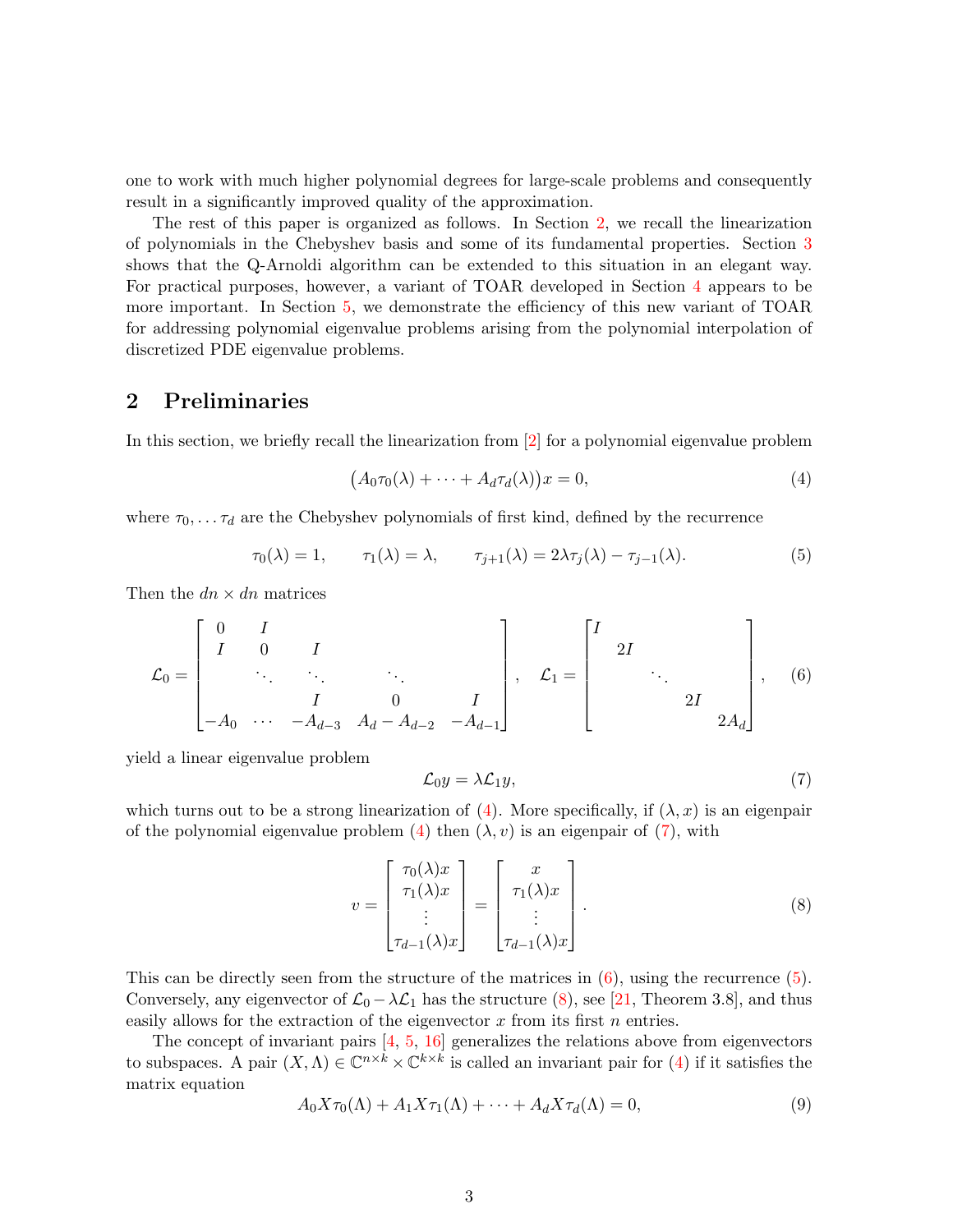where  $\tau_i(\Lambda)$  is defined in the sense of the usual matrix polynomial. Then  $(V,\Lambda)$  is an invariant pair of [\(7\)](#page-3-2), with

<span id="page-4-1"></span>
$$
V = \begin{bmatrix} X\tau_0(\Lambda) \\ X\tau_1(\Lambda) \\ \vdots \\ X\tau_{d-1}(\Lambda) \end{bmatrix} = \begin{bmatrix} X \\ X\tau_1(\Lambda) \\ \vdots \\ X\tau_{d-1}(\Lambda) \end{bmatrix},
$$
(10)

see also [\[9\]](#page-21-4). Invariant pairs generalize the notion of eigenpairs in the following sense: If  $(X, \Lambda)$ is minimal, i.e., V has full column rank, then the eigenvalues of  $\Lambda$  are eigenvalues of  $(4)$  and span(X) contains the corresponding (generalized) eigenvectors [\[16\]](#page-22-10). The structure of  $(10)$ suggests a simple way of extracting such a minimal invariant pair  $(X, \Lambda)$  from the solution of the linearized eigenvalue problem; we refer to  $[4, 9]$  $[4, 9]$  for more details. It is important to remark that the process of linearization may increase the sensitivity of the eigenvalue problem, in particular when the norm of the coefficients  $A_j$  varies strongly. In this case, it is usually helpful to perform iterative refinement after the extraction procedure. This can be performed by applying the Newton method to the equation [\(9\)](#page-3-6) combined with a normalization condition  $[4, 16]$  $[4, 16]$ .

# <span id="page-4-0"></span>3 A P-Arnoldi method

In this section, we develop a new variant of the P-Arnoldi method for polynomials in the Chebyshev basis. Here, P-Arnoldi stands for the extension of Meerbergen's Q-Arnoldi method [\[22\]](#page-22-4) to polynomials of higher degree (in the monomial basis). Our new method essentially consists of applying the standard Arnoldi method to

<span id="page-4-3"></span>
$$
\mathcal{A} = \mathcal{L}_1^{-1} \mathcal{L}_0 = \frac{1}{2} \begin{bmatrix} 0 & 2I \\ I & 0 & I \\ & \ddots & \ddots & \ddots \\ & & I & 0 & I \\ -A_d^{-1} A_0 & \cdots & -A_d^{-1} A_{d-3} & I - A_d^{-1} A_{d-2} & -A_d^{-1} A_{d-1} \end{bmatrix}
$$
(11)

implicitly, such that the generated basis can be represented in a memory-efficient way.

#### <span id="page-4-2"></span>Algorithm 1 Arnoldi method

**Input:** Matrix A, starting vector  $\overline{u} \neq 0, k \in \mathbb{N}$ . **Output:**Matrix U and vector u such that  $[U, u]$  is an orthonormal basis of the Krylov subspace  $\mathcal{K}_{k+1}(\mathcal{A}, \overline{u}) = \text{span}\{\overline{u}, \mathcal{A}\overline{u}, \dots, \mathcal{A}^k\overline{u}\}.$ 

- 1: Normalize  $u \leftarrow \overline{u}/\|\overline{u}\|_2$  and set  $U \leftarrow \lceil \cdot \rceil$
- 2: for  $j = 1, 2, ..., k$  do
- <span id="page-4-4"></span>3: Update  $U \leftarrow [U, u]$
- <span id="page-4-6"></span>4: Compute  $w \leftarrow \mathcal{A}u$
- <span id="page-4-5"></span>5: Compute  $h_j \leftarrow U^*w$
- 6: Compute  $\widetilde{u} \leftarrow w Uh_j$ <br>7: Set  $h_{i+1,j} = ||\widetilde{u}||_2$
- 7: Set  $h_{j+1,j} = ||\widetilde{u}||_2$ <br>8: Normalize  $u \leftarrow \widetilde{u}_j$
- Normalize  $u \leftarrow \tilde{u}/h_{i+1,j}$

## 9: end for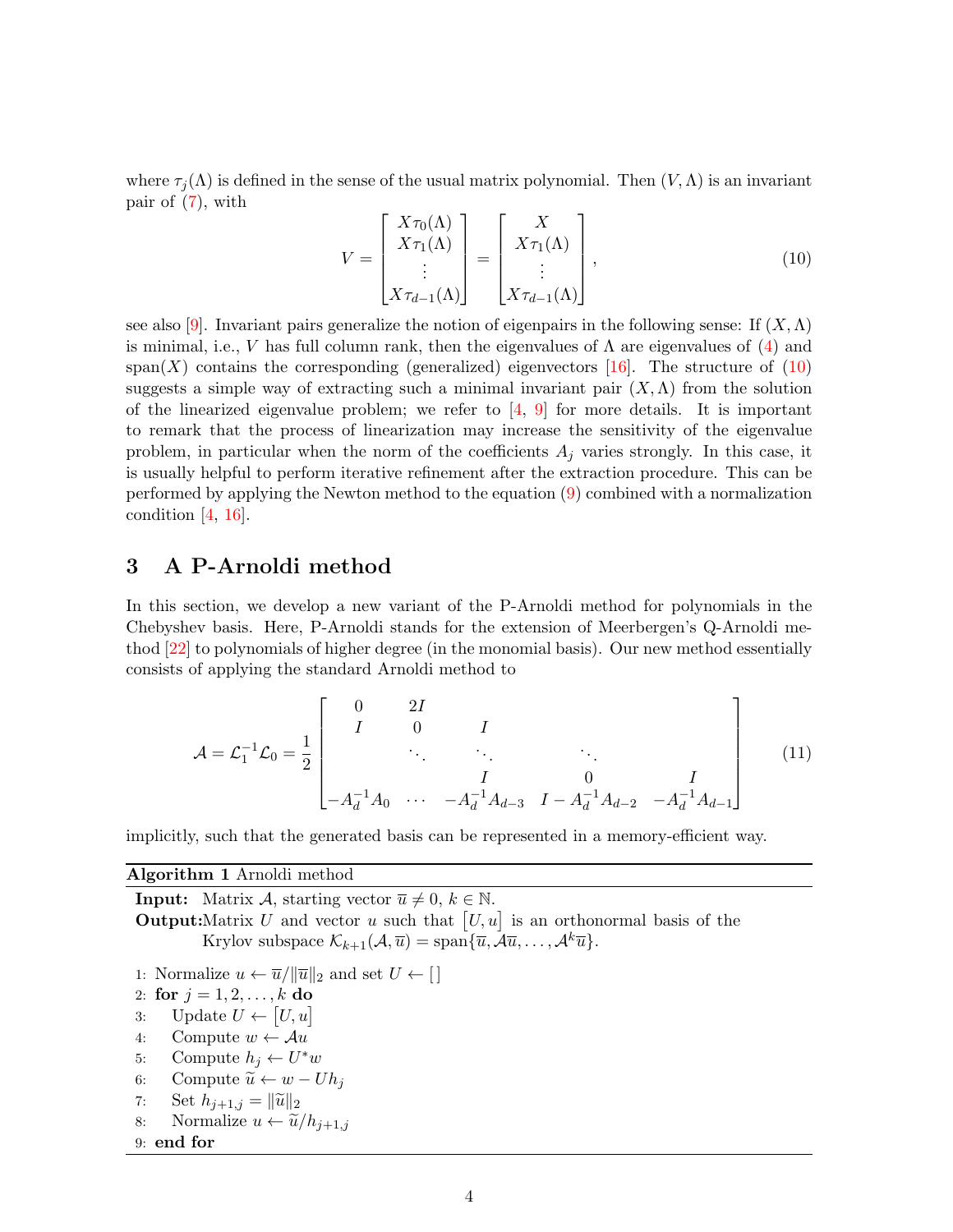<span id="page-5-0"></span>Algorithm [1](#page-4-2) shows the standard Arnoldi method, which produces the so called Arnoldi relation

$$
\mathcal{A}U = UH + \beta u e_k^*,\tag{12}
$$

where H is a Hessenberg matrix collecting the vectors  $h_j$  and scalars  $h_{j+1,j}$  generated during the algorithm. Moreover,  $\beta = h_{k+1,k}$ , and  $e_k$  is the kth unit vector of length k. It will sometimes be convenient to express the Arnoldi decomposition [\(12\)](#page-5-0) as

<span id="page-5-1"></span>
$$
\mathcal{A}U = [U, u]\underline{H},\tag{13}
$$

where  $\underline{H} =$  $\lceil H \rceil$  $\beta e_k^*$ 1 .

For simplicity, the description of Algorithm [1](#page-4-2) omits some important implementation details, such as reorthogonalization. We refer, e.g., to the ARPACK users' guide [\[17\]](#page-22-11) or SLEPc [\[13\]](#page-22-12) documentation for such details.

## 3.1 Structure of the Krylov subspace basis

As the polynomial degree  $d$  increases, the memory consumption of Algorithm [1](#page-4-2) grows significantly due to the need to store the  $dn \times k$  basis U. In the following, we explain how this effect can be avoided by exploiting the structure of  $U$  induced by the structure of the linearization. For this purpose, we partition

<span id="page-5-3"></span>
$$
U = \begin{bmatrix} U_0 \\ \vdots \\ U_{d-1} \end{bmatrix}, \qquad u = \begin{bmatrix} u_0 \\ \vdots \\ u_{d-1} \end{bmatrix}
$$
 (14)

conformally with  $\mathcal{A}$ . The goal of our P-Arnoldi method will be to carry out all computations without explicit reference to the  $U_1, \ldots, U_{d-1}$  blocks, so that only the  $n \times k$  matrix  $U_0$  needs to be stored.

<span id="page-5-4"></span>A compact representation of U can be derived from the block rows of the Arnoldi decomposition  $(13)$ . For example, by using the structure of A in  $(11)$  the first block row gives

<span id="page-5-2"></span>
$$
U_1 = [U_0, u_0] \underline{H}.\tag{15}
$$

The second block row gives

$$
\frac{1}{2}U_0 + \frac{1}{2}U_2 = [U_1, u_1]\underline{H},
$$

and hence  $U_2 = 2[U_1, u_1] \underline{H} - U_0$ . More generally, the jth row block yields

$$
U_j = 2[U_{j-1}, u_{j-1}] \underline{H} - U_{j-2}, \qquad j = 2, \dots, d - 1.
$$
 (16)

<span id="page-5-6"></span>This already shows that we can reconstruct all  $U_j$  blocks from  $U_0$ ,  $u$ ,  $H$ , and  $\beta$ . The following lemma yields a more explicit expression for [\(16\)](#page-5-2).

<span id="page-5-5"></span>**Lemma 1.** Given an Arnoldi decomposition  $(13)$ , with U and u partitioned as in  $(14)$ , the relation

$$
U_j = \tilde{U}_j B_j \tag{17}
$$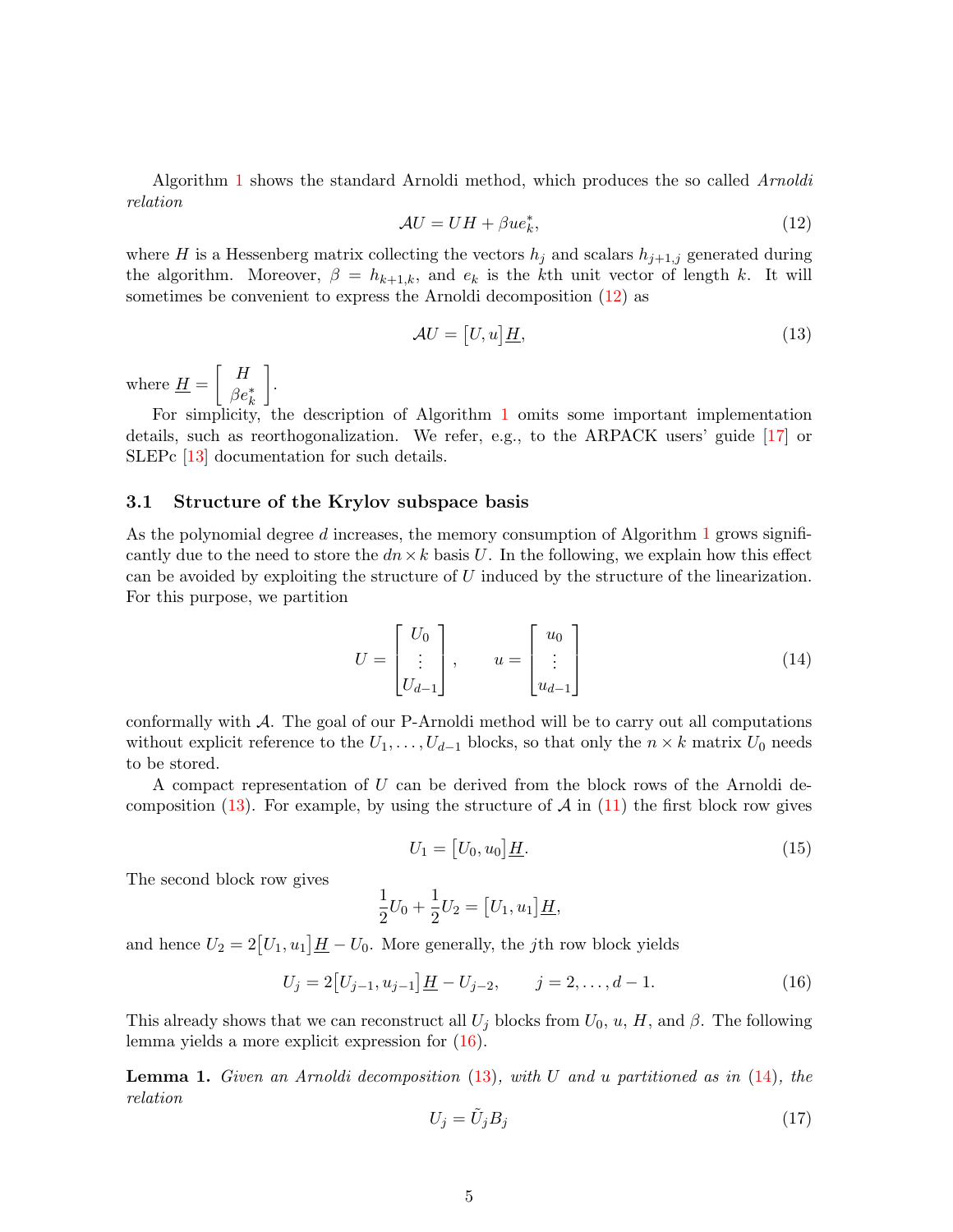holds for all  $j=1,\ldots,d-1,$  where  $\tilde{U}_j=\bigl[U_0,u_0,\ldots,u_{j-1}\bigr],$  and  $B_j$  is defined by the recurrence

$$
B_0 = I_k
$$
,  $B_1 = \underline{H}$ ,  $B_j = 2 \begin{bmatrix} B_{j-1} & 0 \\ 0 & 1 \end{bmatrix} \underline{H} - \begin{bmatrix} B_{j-2} \\ 0 \\ 0 \end{bmatrix}$ . (18)

*Proof.* The proof proceeds by induction with respect to j. The case  $j = 0$  trivially holds and the case  $j = 1$  follows directly from [\(15\)](#page-5-4). For the induction step, we assume that relation [\(17\)](#page-5-5) holds for  $j - 1$  and j. Then the  $(j + 1)$ th block row of  $(13)$  gives

$$
U_{j+1} = 2[U_j, u_j] \underline{H} - U_{j-1} = 2[\tilde{U}_j B_j, u_j] \underline{H} - U_{j-1}
$$
  
\n
$$
= 2\left[ [\tilde{U}_{j-1}, u_{j-1}] B_j, u_j \right] \underline{H} - U_{j-1}
$$
  
\n
$$
= 2[\tilde{U}_{j-1}, u_{j-1}, u_j] \begin{bmatrix} B_j & 0 \\ 0 & 1 \end{bmatrix} \underline{H} - \tilde{U}_{j-1} B_{j-1}
$$
  
\n
$$
= [\tilde{U}_{j-1}, u_{j-1}, u_j] \left( 2 \begin{bmatrix} B_j & 0 \\ 0 & 1 \end{bmatrix} \underline{H} - \begin{bmatrix} B_{j-1} \\ 0 \\ 0 \end{bmatrix} \right)
$$
  
\n
$$
= \tilde{U}_{j+1} B_{j+1}.
$$

This shows relation [\(17\)](#page-5-5) for  $j + 1$ , which concludes the proof.

Considering Algorithm [1,](#page-4-2) the operations that need to be performed with  $U_j$  are matrixvector products with  $U_j$  itself or with  $U_j^*$ . Lemma [1](#page-5-6) implies that these matrix-vector products can be performed without storing or constructing  $U_1, \ldots, U_d$ , once we have precomputed the  $(k + j) \times k$  matrices  $B_j$ . However, this precomputation yields an additional cost of order  $O(dk^3)$ , which can actually be avoided. This will be a consequence of the following result.

<span id="page-6-1"></span><span id="page-6-0"></span>**Lemma 2.** Given an Arnoldi decomposition  $(12)$ , with U and u partitioned as in  $(14)$ , the relation

<span id="page-6-2"></span>
$$
U_j = U_0 \tau_j(H) + \beta u_0 e_k^* \tilde{\tau}_j(H) + 2\beta \sum_{i=1}^{j-1} u_i e_k^* \tilde{\tau}_{j-i}(H)
$$
\n(19)

 $\Box$ 

holds for all  $j = 1, \ldots, d - 1$ , where  $\tilde{\tau}_0, \ldots, \tilde{\tau}_{d-1}$  denote the Chebyshev polynomials of second kind, defined by the recursion

$$
\tilde{\tau}_0(\lambda) = 0, \qquad \tilde{\tau}_1(\lambda) = 1, \qquad \tilde{\tau}_{j+1}(\lambda) = 2\lambda \tilde{\tau}_j(\lambda) - \tilde{\tau}_{j-1}(\lambda). \tag{20}
$$

*Proof.* Again, the proof proceeds by induction with respect to j. The case  $j = 0$  trivially holds. For the case  $j = 1$ , consider the first block row of [\(12\)](#page-5-0):

$$
U_1 = U_0 H + \beta u_0 e_k^* = U_0 \tau_1(H) + \beta u_0 e_k^* \tilde{\tau}_1(H).
$$

This coincides with [\(19\)](#page-6-0) for  $j = 1$ . For the induction step, we assume that relation (19) holds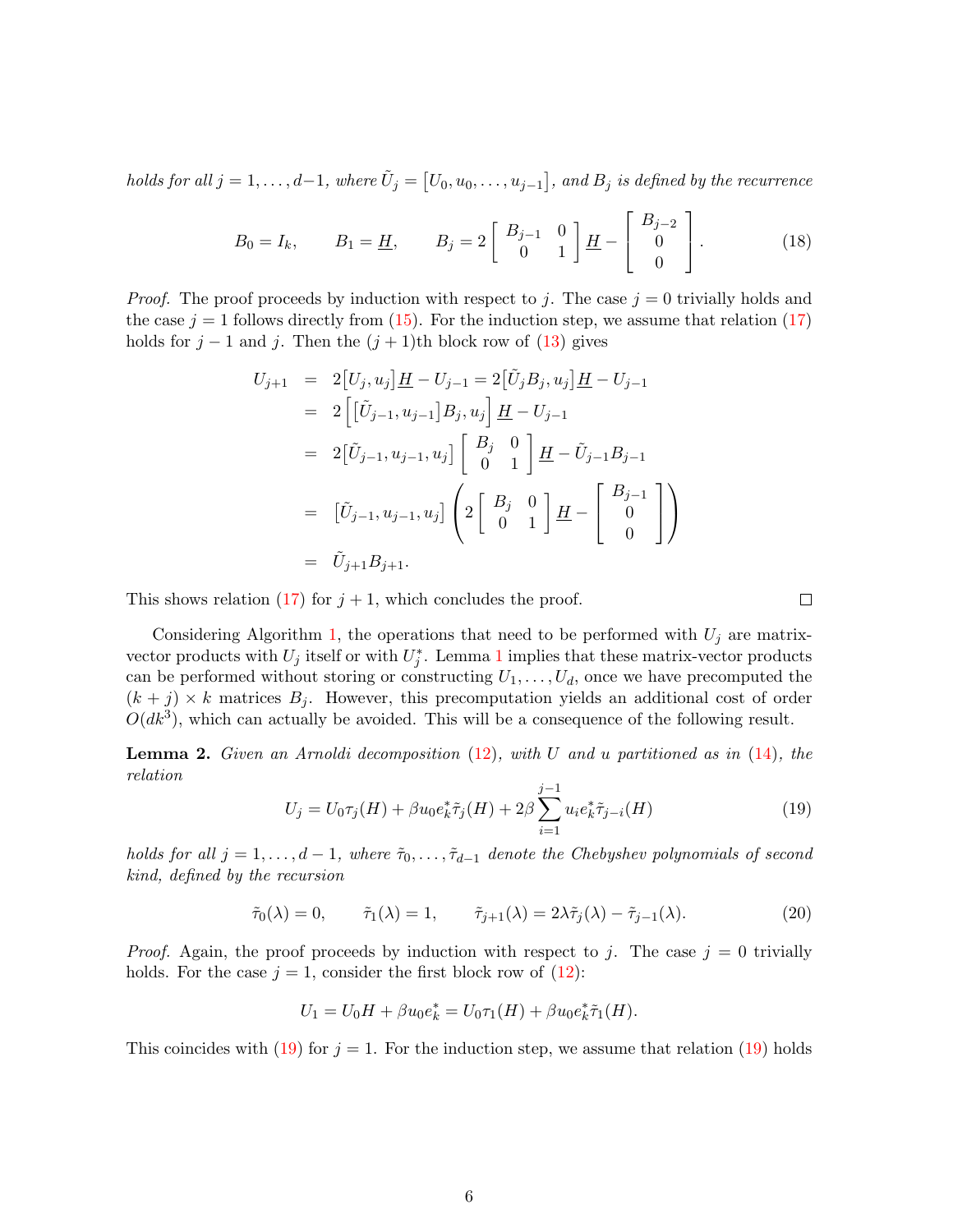for  $j-1$  and j. Then the  $(j+1)$ th block row of  $(13)$  gives

$$
U_{j+1} = 2U_jH - U_{j-1} + 2\beta u_j e_k^*
$$
  
\n
$$
= U_0 (2\tau_j(H)H - \tau_{j-1}(H)) + \beta u_0 e_k^* (\tilde{\tau}_j(H)H - \tilde{\tau}_{j-1}(H))
$$
  
\n
$$
+ 4\beta \sum_{i=1}^{j-1} u_i e_k^* \tilde{\tau}_{j-i}(H)H - 2\beta \sum_{i=1}^{j-2} u_i e_k^* \tilde{\tau}_{j-i-1}(H) + 2\beta u_j e_k^*
$$
  
\n
$$
= U_0 \tau_{j+1}(H) + \beta u_0 e_k^* \tilde{\tau}_{j+1}(H) + 2\beta \sum_{i=1}^{j-2} u_i e_k^* \tilde{\tau}_{j-i+1}(H)
$$
  
\n
$$
+ 4\beta u_{j-1} e_k^* H + 2\beta u_j e_k^*
$$
  
\n
$$
= U_0 \tau_{j+1}(H) + \beta u_0 e_k^* \tilde{\tau}_{j+1}(H) + 2\beta \sum_{i=1}^{j} u_i e_k^* \tilde{\tau}_{j-i+1}(H),
$$

which coincides with [\(19\)](#page-6-0) for  $j + 1$  and thus concludes the proof.

 $\Box$ 

## 3.2 Algorithmic details

We now proceed with discussing the efficient implementation of the three main computational tasks required by the Arnoldi algorithm, i.e., steps [4–](#page-4-4)[6](#page-4-5) in Algorithm [1.](#page-4-2) The first task, the matrix-vector product with  $\mathcal{A}$ , is straightforward and is shown in Algorithm [2.](#page-7-0)

#### <span id="page-7-0"></span>Algorithm 2 P-Arnoldi: Matrix-vector product with  $A$

**Input:** Matrix  $\mathcal{A}$ , vector u partitioned as in  $(14)$ **Output:**Vector  $w = Au$  partitioned as u

1: Set 
$$
w_0 = u_1
$$
  
\n2: **for**  $j = 1, ..., d - 2$  **do**  
\n3: Set  $w_j = \frac{1}{2}(u_{j-1} + u_{j+1})$   
\n4: **end for**  
\n5: Compute  $w_{d-1} = \frac{1}{2}u_{d-2} - \frac{1}{2}A_d^{-1}\sum_{i=0}^{d-1} A_i u_i$ 

For steps [5](#page-4-6) and [6,](#page-4-5) which perform the orthogonalization against the Arnoldi basis  $U$ , we will make use of Lemma [2.](#page-6-1) In step [5](#page-4-6) of Algorithm [1,](#page-4-2) the orthogonalization coefficient  $h_i$  is computed, which amounts to evaluating an expression of the form

$$
h_j = \sum_{j=0}^{d-1} U_j^* w_j = \sum_{j=0}^{d-1} \tau_j(H^*) U_0^* w_j + \overline{\beta} \sum_{j=0}^{d-1} u_0^* w_j \tilde{\tau}_j(H^*) e_k + 2\beta \sum_{j=0}^{d-1} \sum_{i=1}^{j-1} u_i^* w_j \tilde{\tau}_{j-i}(H^*) e_k \quad (21)
$$

for given vectors  $w_0, \ldots, w_{d-1}$ . The first sum in [\(21\)](#page-7-1) can be evaluated by Clenshaw's algorithm [\[8\]](#page-21-8) for evaluating polynomials in Chebyshev basis. This requires the computation of  $d-1$ matrix-vector products  $U_0^* w_j$ , which can be reorganized as a single matrix-matrix product:  $U_0^*[w_0, \ldots, w_{d-1}]$ . The last two sums in [\(21\)](#page-7-1) amount to a matrix-matrix multiplication with the  $k \times (d-1)$  matrix

<span id="page-7-2"></span><span id="page-7-1"></span>
$$
T = \overline{\beta} \left[ \tilde{\tau}_{d-1}(H^*)e_k, \ \dots, \ \tilde{\tau}_2(H^*)e_k, \ \tilde{\tau}_1(H^*)e_k \right] \tag{22}
$$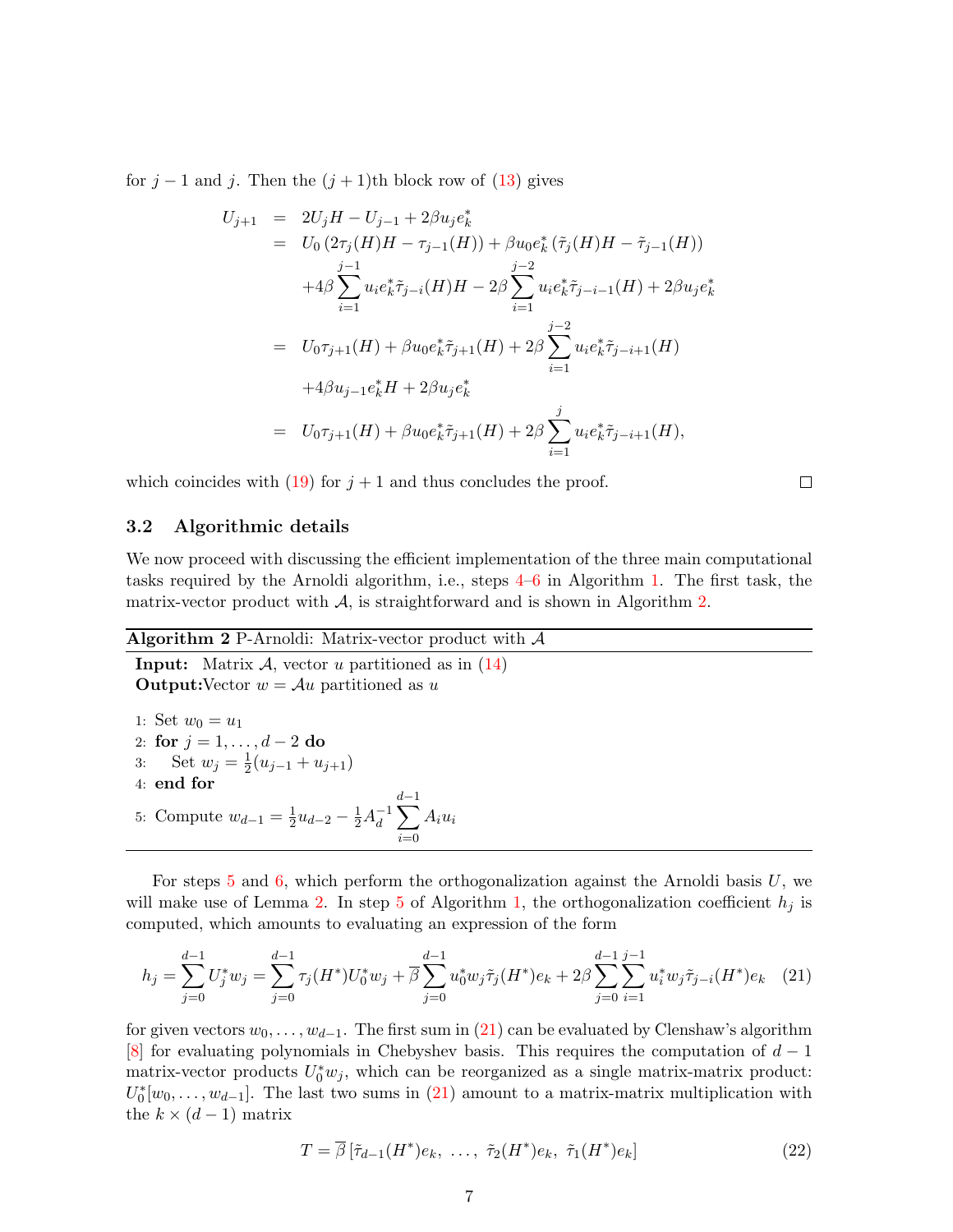which can be formed recursively from right-to-left using the recurrence relation  $(20)$ . These ideas lead to Algorithm [3.](#page-8-1)

## <span id="page-8-1"></span>Algorithm 3 P-Arnoldi: Orthogonalization coefficients  $h_i$

**Input:** Matrices  $U_0$ , H, vectors u, w partitioned as in [\(14\)](#page-5-3), scalar  $\beta$ **Output:**Vector  $h_j = U^*w$ 1: Compute  $Y = U_0^* [w_0, w_1, \dots, w_{d-1}]$ 2: Set  $b_{d-1} = Ye_d$  and  $b_{d-2} = Ye_{d-1} + 2H^*b_{d-1}$ 3: for  $j = d - 3, d - 4, \ldots, 1$  do 4: Set  $b_j = Ye_{j+1} + 2H^*b_{j+1} - b_{j+2}$ 5: end for 6: Set  $s_1 = Ye_1 + H^*b_1 - b_2$ 7: Build matrix  $T$  in  $(22)$ 8: Compute  $Z = [u_0, \ldots, u_{d-2}]^* [w_1, \ldots, w_{d-1}].$ 9: Set  $v = Z(1, z)^T$ 10: for  $j = 2, \ldots, d - 1$  do 11: Compute  $v(1:d-j) = v(1:d-j) + Z(j, 1:d-j)^T$ 12: end for 13: Return  $h_j = s_1 + Tv$ 

Finally, step [6](#page-4-5) of Algorithm [1](#page-4-2) requires the computation of

<span id="page-8-2"></span> $U_0b, U_1b, \ldots, U_{d-1}b$ 

for a given vector b. Using Lemma [2,](#page-6-1) this means that we have to evaluate

$$
U_j b = U_0 \tau_j(H) b + \beta u_0 e_k^* \tilde{\tau}_j(H) b + 2\beta \sum_{i=1}^{j-1} u_i e_k^* \tilde{\tau}_{j-i}(H) b
$$

for  $j = 0, \ldots, d - 1$ . After precomputing

$$
T = \beta \big[ \tau_0(H)b, \dots, \tau_{d-1}(H)b \big], \qquad \tilde{T} = \beta \big[ \tilde{\tau}_1(H)b, \dots, \tilde{\tau}_{d-1}(H)b \big], \tag{23}
$$

using the recurrence relations, this formula can be easily evaluated, see Algorithm [4.](#page-9-0)

To summarize, the P-Arnoldi method for polynomials in Chebyshev basis is Algorithm [1](#page-4-2) with steps  $4-6$  $4-6$  realized by Algorithms  $2-4$ . This allows to work with  $U_0$  only and thus reduces the memory requirements from  $O(dnk)$  to  $O(kn + dn)$ . Similarly to the monomial case [\[22\]](#page-22-4), the P-Arnoldi method easily allows for the use of implicit restarting and locking techniques, e.g., by means of the Krylov-Schur algorithm [\[26\]](#page-23-2).

# <span id="page-8-0"></span>4 A shift-and-invert TOAR method

The P-Arnoldi method applied to  $\mathcal A$  can be expected to first converge to the eigenvalues in the periphery of the spectrum [\[25\]](#page-22-6). However, often the eigenvalues of interest are those closest to a given target value  $\sigma$ , which is typically in the interior of the spectrum. The shift-and-invert technique addresses this problem by applying the Arnoldi method to  $(A - \sigma I)^{-1}$ , which maps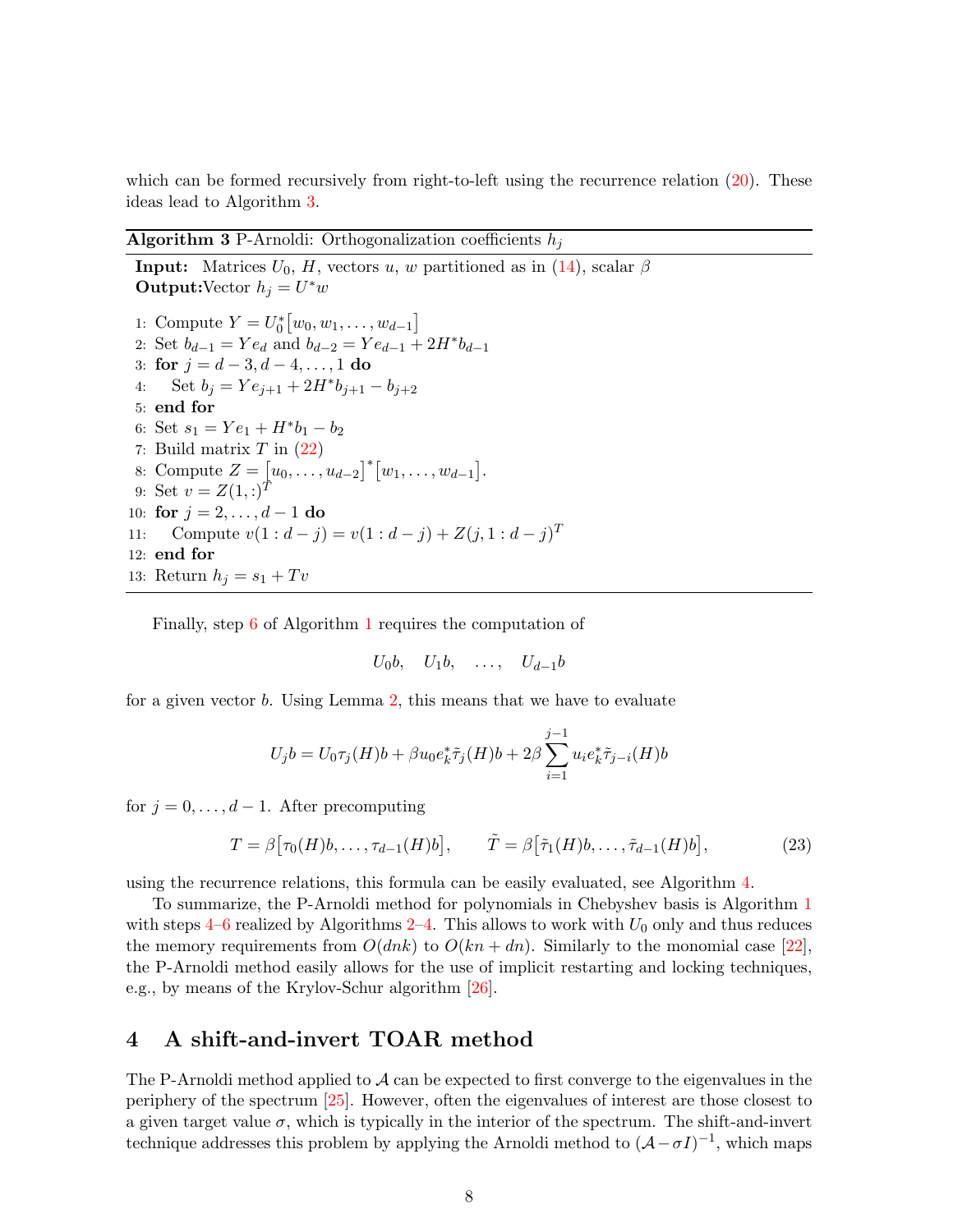<span id="page-9-0"></span>Algorithm  $4$  P-Arnoldi: Matrix-vector product  $Ub$ 

**Input:** Matrices  $U_0 = [u_1, \ldots, u_k]$ , H, vector u partitioned as in [\(14\)](#page-5-3), vector b, scalar β

## Output: $Ub$

- 1: Build matrices T and  $\tilde{T}$  in [\(23\)](#page-8-2)
- 2: Compute  $[v_1, \ldots, v_{d-1}] := e_k^T \tilde{T}$
- 3: Set

| $\boldsymbol{v}_1$ | $\begin{array}{cc}\nv_2 & v_3 \\ 2v_1 & 2v_2\n\end{array}$ |        | $v_{d-1}$<br>$2v_{d-2}$ |  |
|--------------------|------------------------------------------------------------|--------|-------------------------|--|
|                    |                                                            | $2v_1$ |                         |  |
|                    |                                                            |        | $2v_2$                  |  |
|                    |                                                            |        | $2v_1$                  |  |
| $-1$               |                                                            |        |                         |  |

4: Return  $\text{vec}(U_0T + [u_0, \ldots, u_{d-2}]C)$ 

the eigenvalues closest to  $\sigma$  to largest magnitude eigenvalues. In this section, we focus on the particular case  $\sigma = 0$  and comment on the case  $\sigma \neq 0$  in Section [4.3.](#page-14-0)

After k steps of the Arnoldi method applied to  $\mathcal{A}^{-1}$  we obtain a relation of the form

<span id="page-9-2"></span><span id="page-9-1"></span>
$$
\mathcal{A}^{-1}U = UH + \beta u e_k^*.
$$
\n<sup>(24)</sup>

Multiplying with  $\mathcal A$  and  $H^{-1}$  from both sides to [\(24\)](#page-9-1) yields

$$
\mathcal{A}U = U H^{-1} + \beta \tilde{u} \tilde{e}^* \tag{25}
$$

with  $\tilde{u} = -\mathcal{A}u$  and  $\tilde{e} = H^{-*}e_k$ . This has (nearly) the same form as [\(12\)](#page-5-0) and an obvious extension of Lemma [2](#page-6-1) can be applied. Hence, the relation [\(25\)](#page-9-2) makes it possible to extend the P-Arnoldi to this situation. Note that the extraction of Ritz pairs is performed in the standard way, i.e., based on [\(24\)](#page-9-1). When performing experiments with the resulting P-Arnoldi method for  $\mathcal{A}^{-1}$ , we encountered numerical difficulties for larger d. These difficulties are due to the fact that the norms of  $\tau_j(H^{-1})$  grow quickly if  $H^{-1}$  has eigenvalues too far away from the interval  $[-1, 1]$ . Although in applications involving larger d one is normally only interested in eigenvalues on or close to that interval, this does not prevent some Ritz values from being far away from [−1, 1]. To some extent, these problems can be addressed by using a restarting strategy that purges all such Ritz values. However, it turns out that there is a more elegant solution, which will be discussed in this section.

## 4.1 Two-level orthogonalization Arnoldi (TOAR)

The instability of the P-Arnoldi method is due to the presence of  $\tau_j(H^{-1})$  in the representation of the orthonormal Arnoldi basis  $U$ . In the following, we will extend the TOAR method [\[19\]](#page-22-7), which avoids the use of such polynomials and thus preserves stability, to polynomials in Chebyshev basis. More specifically, TOAR uses the representation

<span id="page-9-3"></span>
$$
[U, u] = \begin{bmatrix} QV_0 & Qv_0 \\ \vdots & \vdots \\ QV_{d-1} & Qv_{d-1} \end{bmatrix} = \begin{bmatrix} Q \\ & \ddots \\ & & Q \end{bmatrix} \begin{bmatrix} V & v \end{bmatrix},
$$
 (26)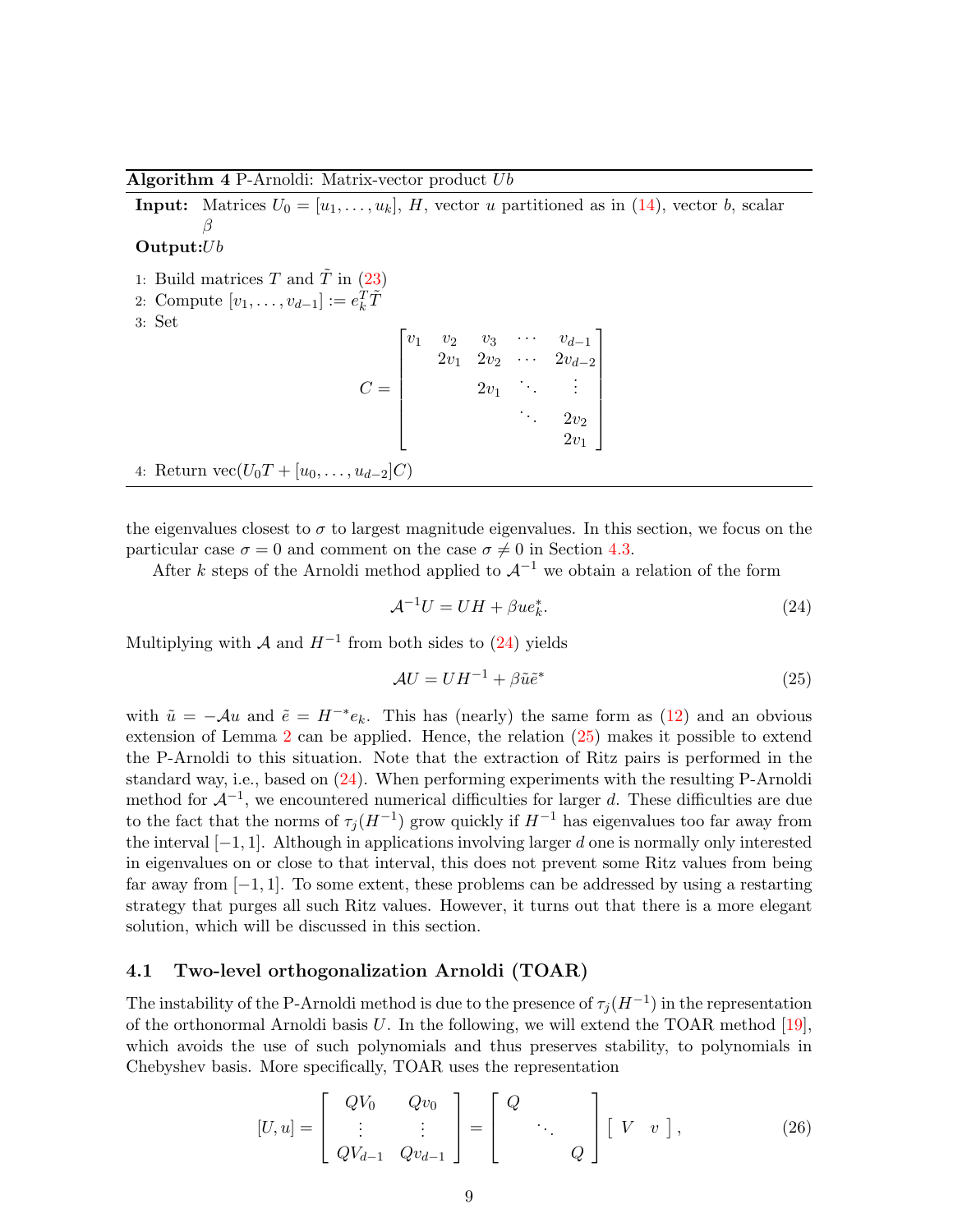with  $Q \in \mathbb{C}^{n \times (d+k)}$ ,  $Q^*Q = I$ , and  $V \in \mathbb{C}^{d(d+k)\times k}$ ,  $[V, v]^*[V, v] = I$ . Note that it may happen that the number of columns of Q becomes less than  $d + k$  in the course of the method, due to the removal of linearly dependent vectors. For simplicity, we neglect this possibility in the following description and refer to [\[19\]](#page-22-7) for details.

Similar to the previous section, we will now discuss the efficient implementation of steps [4–](#page-4-4) [6](#page-4-5) of the Arnoldi method (Algorithm [1\)](#page-4-2) applied to  $\mathcal{A}^{-1}$ , and the expansion of the basis representation  $(26)$ .

**Matrix-vector product.** To compute  $w = A^{-1}u$  with u represented as in [\(26\)](#page-9-3), we have to solve the linear system

$$
\begin{bmatrix} w_0 \\ w_1 \\ \vdots \\ w_{d-2} \\ w_{d-1} \end{bmatrix} = \begin{bmatrix} 0 & I & & & \\ I & 0 & I & & \\ & \ddots & \ddots & \ddots & \\ & & I & 0 & I \\ -A_0 & \cdots & -A_{d-3} & A_d - A_{d-2} & -A_{d-1} \end{bmatrix}^{-1} \begin{bmatrix} Qv_0 \\ 2Qv_1 \\ \vdots \\ 2Qv_{d-2} \\ 2A_dQv_{d-1} \end{bmatrix}.
$$

This can be solved with the recurrences described in  $[9, §2.3]$ . For odd indices, the recurrence takes the form

<span id="page-10-0"></span>
$$
w_1 = Qv_0, \quad w_{2j+1} = 2Qv_{2j} - w_{2j-1}, \quad j = 1, 2, \dots,
$$
\n
$$
(27a)
$$

while for even indices

$$
w_{2j} = y_{2j-1} + (-1)^j w_0, \quad j = 1, 2, \dots,
$$
\n(27b)

where

$$
y_1 = 2Qv_1
$$
,  $y_{2j+1} = 2Qv_{2j+1} - y_{2j-1}$ ,  $j = 1, 2, ...,$  (27c)

and  $w_0$  is obtained from solving the linear system

$$
(-A_0 + A_2 - A_4 + A_6 - \cdots)w_0 = (A_1w_1 + A_3w_3 + A_5w_5 + \cdots) + (A_2y_1 + A_4y_3 + A_6y_5 + \cdots).
$$

For this purpose the LU decomposition of  $M = (-A_0 + A_2 - A_4 + A_6 - \cdots)$  is precomputed once and for all. As we will see below, only the first block  $w_0$  is needed in the subsequent steps of the Arnoldi method. This results in a (minor) computational saving, see Algorithm [5.](#page-11-0) On the other hand, there is some overhead involved with reconstructing the vector u from Q and v. Fortunately, this computation can be arranged in a way such that a single matrix-matrix multiplication is sufficient, see step [5](#page-11-1) of Algorithm [5.](#page-11-0)

**Computation of**  $U^*w$ . The first step of the orthogonalization procedure consists of computing  $U^*w = V^*(I \otimes Q)^*w$ , where  $\otimes$  denotes the usual Kronecker product. Taking into account the presence of  $Q$  in the recurrences  $(27)$ , the following lemma derives analogous recurrences for the components of  $\hat{w} = (I \otimes Q)^* w$ .

<span id="page-10-3"></span>**Lemma 3.** For given  $v_0, \ldots, v_{d-1}$  and  $\hat{w}_0 = Q^*w_0 \in \mathbb{C}^k$ , let the vectors  $\hat{w}_i$ ,  $i = 1, \ldots, d-1$ be defined by the recurrences

<span id="page-10-2"></span>
$$
\hat{w}_1 = v_0, \quad \hat{w}_{2j+1} = 2v_{2j} - \hat{w}_{2j-1}, \quad j = 1, 2, \dots,
$$
\n(28a)

<span id="page-10-1"></span>
$$
\hat{w}_{2j} = \hat{y}_{2j-1} + (-1)^j \hat{w}_0, \quad j = 1, 2, \dots,
$$
\n(28b)

$$
\hat{y}_1 = 2v_1, \quad \hat{y}_{2j+1} = 2v_{2j+1} - \hat{y}_{2j-1}, \quad j = 1, 2, \dots
$$
\n
$$
(28c)
$$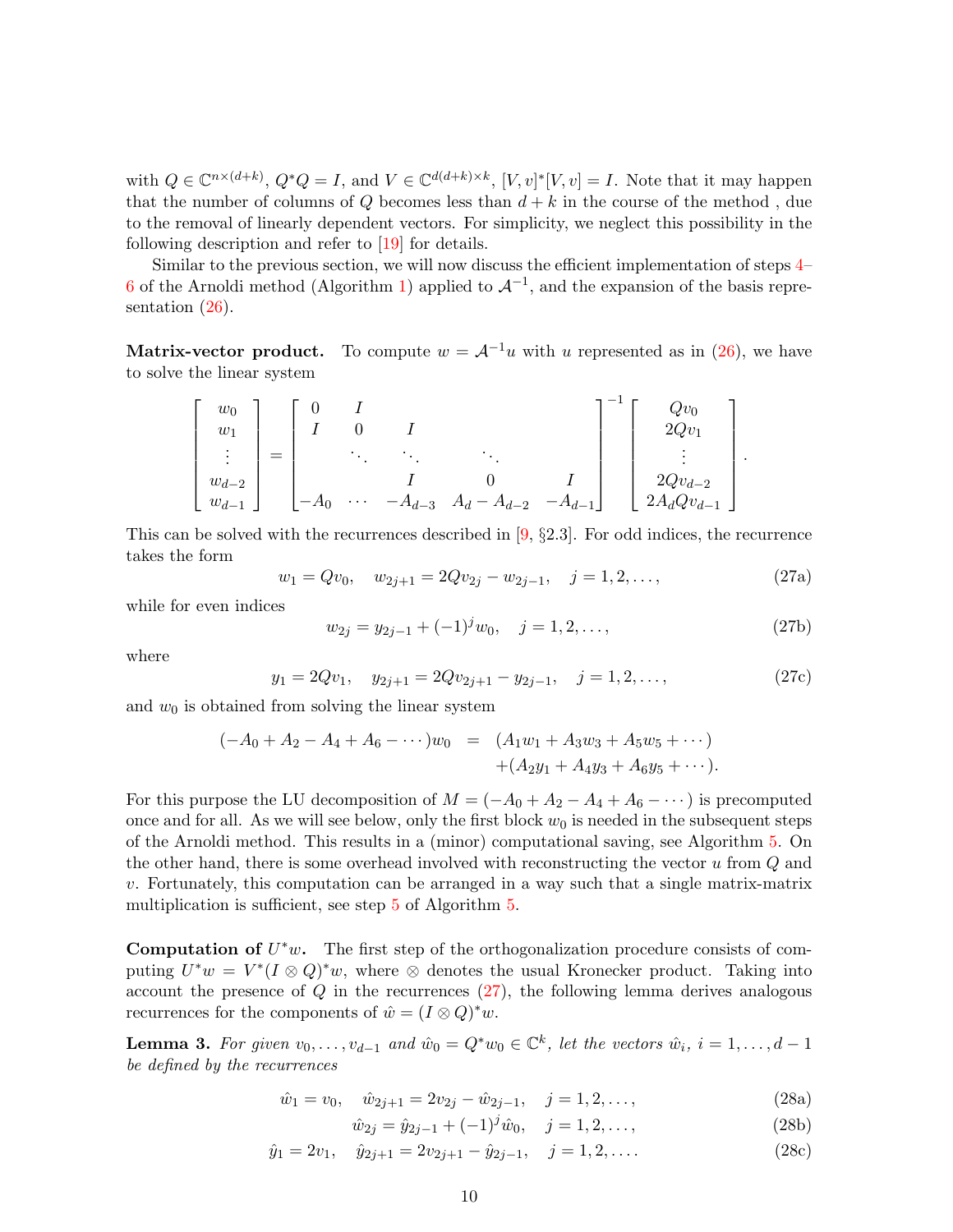#### <span id="page-11-0"></span>Algorithm 5 TOAR: Matrix-vector product with  $\mathcal{A}^{-1}$

**Input:** Matrices  $A$  and  $Q$ , input vector  $v$ . **Output:**First component  $w_0$  of  $w = A^{-1}u$ , where  $u = (I \otimes Q)v$ .

<span id="page-11-1"></span>1: Set  $Y \leftarrow [v_0, 2v_1]$ 2: for  $i = 2, 3, \ldots, d - 2$  do 3: Update  $Y \leftarrow [Y, 2v_i - y_{i-2}]$ 4: end for 5: Compute  $Z \leftarrow QY$ 6: Compute  $\overline{w} \leftarrow -A_d z_{d-2} + \sum_{l=1}^{d-1}$  $i=1$  $A_iz_{i-1}$ 7: if  $d$  is even then 8: Update  $\overline{w} \leftarrow \overline{w} + A_d(2A_dQu_{d-1} - z_{d-3})$ 9: end if 10: Solve linear system  $w_0 \leftarrow M^{-1}\overline{w}$  with  $M =$  $\sqrt{\frac{(d-2)}{2}}$  $j=0$  $(-1)^{(j+1)}A_{2i}$ 

Then the relations

1.  $w_i = Q\hat{w}_i$  and  $y_i = Q\hat{y}_i$  hold for all odd i;

2. 
$$
w_i = Q\hat{w}_i + (-1)^{i/2}(I - QQ^*)w_0
$$
 holds for all even i;

where  $w_i$  and  $y_i$  are defined by the recurrences [\(27\)](#page-10-0). In particular,  $\hat{w}_i = Q^* w_i$  for  $i =$  $1, \ldots, d-1.$ 

*Proof.* 1. We prove the first part by induction over i. The case  $i = 1$  immediately follows from the definition of the recurrences. Now suppose that  $w_i = Q\hat{w}_i$  and  $y_i = Q\hat{y}_i$  hold for  $i = 2j - 1$ . Then  $(27a)$  implies

$$
w_{i+2} = w_{2j+1} = 2Qv_{2j} - w_{2j-1} = Q(2v_{2j} - \hat{w}_{2j-1}) = Q\hat{w}_{i+2},
$$

where we have used  $(28a)$ . Similarly,  $(27c)$  implies

$$
y_{i+2} = y_{2j+1} = 2Qv_{2j+1} - y_{2j-1} = Q(2v_{2j+1} - \hat{y}_{2j-1}) = Q\hat{y}_{i+2}.
$$

2. The case  $i = 0$  follows from rearranging the relation  $Q\hat{w}_0 = QQ^*w_0 = w_0 - (I - QQ^*)w_0$ . For  $i = 2j$  with  $j \ge 1$ , we obtain from [\(27b\)](#page-10-1), [\(28b\)](#page-10-2), and the relation  $y_{2j-1} = Q\hat{y}_{2j-1}$  from the first part that

$$
Q\hat{w}_{2j} = Q\hat{y}_{2j-1} + (-1)^j Q\hat{w}_0 = y_{2j-1} + (-1)^j (w_0 - (I - QQ^*)w_0)
$$
  
=  $w_{2j} - (-1)^j (I - QQ^*)w_0,$ 

which concludes the proof of the second part.

After  $w_0$  has been computed by Algorithm [5,](#page-11-0) the recurrences [\(28\)](#page-10-1) of Lemma [3](#page-10-3) allow us to compute the orthogonalization coefficients  $h_j = [U, u]^* w$  cheaply:

$$
h_j = \begin{bmatrix} V & v \end{bmatrix}^* \begin{bmatrix} Q & & \\ & \ddots & \\ & & Q \end{bmatrix}^* \begin{bmatrix} w_0 \\ \vdots \\ w_{d-1} \end{bmatrix} = \begin{bmatrix} V & v \end{bmatrix}^* \begin{bmatrix} \hat{w}_0 \\ \vdots \\ \hat{w}_{d-1} \end{bmatrix} . \tag{29}
$$

```
\Box
```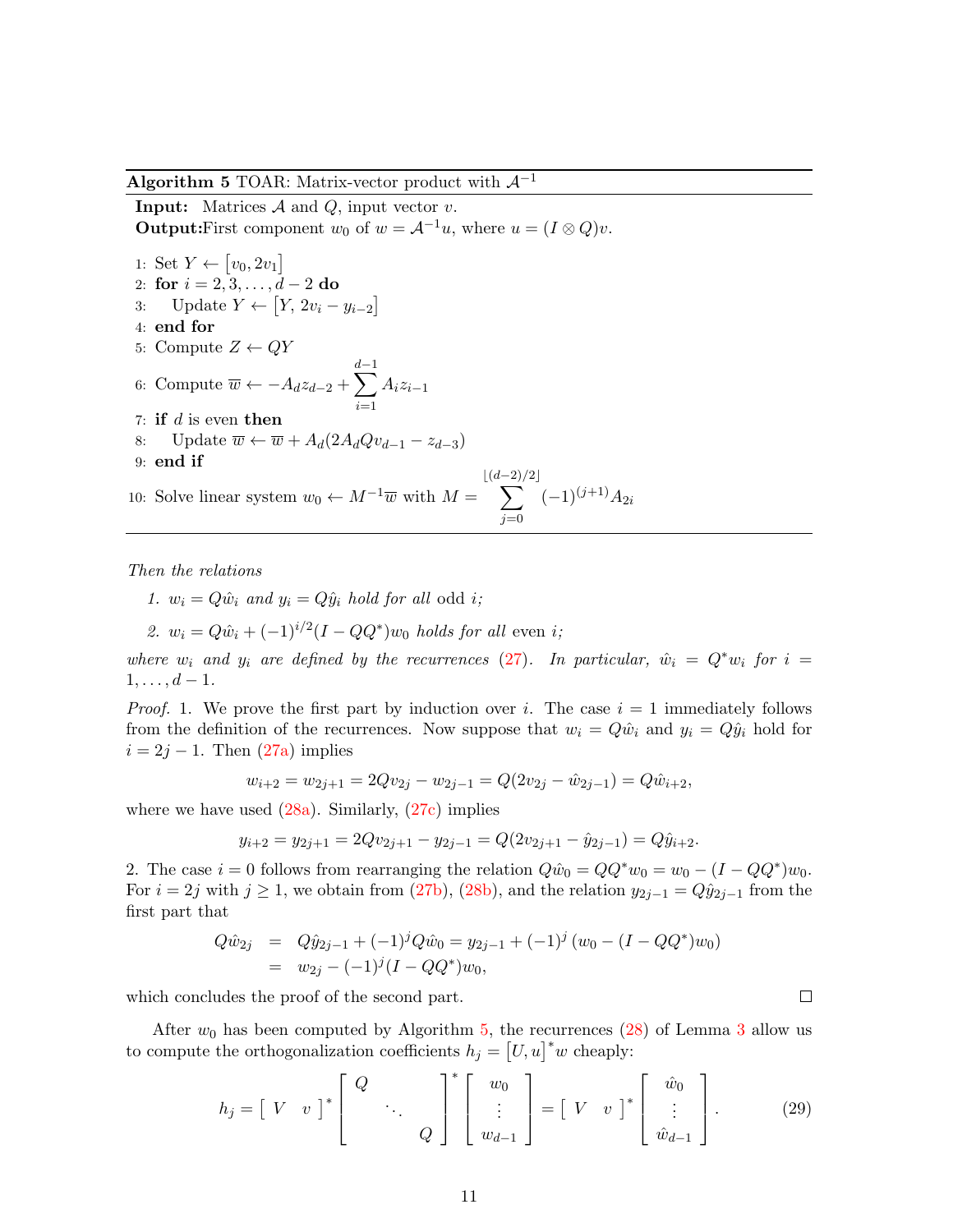**Expansion of basis.** From the discussion above, it is already clear that the vector  $w_0$ carries all the information needed for expanding the basis. The following theorem formalizes this statement.

<span id="page-12-0"></span>**Theorem 4.** Suppose that  $[U, u]$  satisfies the Arnoldi decomposition [\(24\)](#page-9-1) and is partitioned as in [\(14\)](#page-5-3). Moreover, let Q be an orthonormal basis of  $span\{U_0, u_0, U_1, u_1, \ldots, U_{d-1}, u_{d-1}\}.$ Consider the vector  $\tilde{u}$  that is obtained from orthogonalizing  $w = A^{-1}u$  against span $\{U, u\}$ . Then

 $span\{U_0, u_0, \tilde{u}_0, U_1, u_1, \tilde{u}_1, \ldots, U_{d-1}, u_{d-1}, \tilde{u}_{d-1}\} = span\{Q, w_0\},\$ 

where  $w_0$  is the first block of w.

*Proof.* Inspecting the recursions  $(27)$ , the vectors  $w_1, \ldots, w_{d-1}$  are obtained as linear combinations of  $w_0$  and vectors from span $\{Q\}$ . We therefore have

$$
\text{span}\{U_0, u_0, w_0, U_1, u_1, w_1, \dots, U_{d-1}, u_{d-1}, w_{d-1}\} = \text{span}\{Q, w_0\},\
$$

which completes the proof because replacing w by  $\tilde{u} = w - [U, u] [U, u]^* w$  does not change the space on the left.  $\Box$ 

According to Theorem [4,](#page-12-0) we expand Q with a new vector q computed as  $\alpha q = w_0 - Q\hat{w}_0$ , where  $\hat{w}_0 = Q^* w_0$  and  $\alpha = ||w_0 - Q\hat{w}_0||_2$ . The next step in the Arnoldi process consists of completing the orthogonalization of w:

<span id="page-12-1"></span>
$$
\tilde{u} = w - [U, u]h_j = \begin{bmatrix} w_0 \\ \vdots \\ w_{d-1} \end{bmatrix} - \begin{bmatrix} Q \\ \vdots \\ Q \end{bmatrix} [V \quad v \quad h_j. \tag{30}
$$

For this purpose, we first compute the vector s resulting from Gram-Schmidt orthogonalization of  $\hat{w} = (I \otimes Q)^* w$  against  $[V, v]$ :

$$
\begin{bmatrix} s_0 \\ \vdots \\ s_{d-1} \end{bmatrix} = \begin{bmatrix} \hat{w}_0 \\ \vdots \\ \hat{w}_{d-1} \end{bmatrix} - \begin{bmatrix} V & v \end{bmatrix} h_j.
$$
 (31)

Using the relations of Lemma  $3$ , the blocks of  $(30)$  with odd index satisfy

$$
\tilde{u}_{2j+1} = w_{2j+1} - Q(\hat{w}_{2j+1} - s_{2j+1}) = Qs_{2j+1},
$$

while the blocks with even index satisfy

$$
\tilde{u}_{2j} = w_{2j} - Q(\hat{w}_{2j} - s_{2j}) = Qs_{2j} + (-1)^{j}(I - QQ^*)w_0 = [Q \ q] \begin{bmatrix} s_{2j} \\ (-1)^{j}\alpha \end{bmatrix}.
$$

Therefore, the orthogonal matrix  $[V, v]$  is expanded with the vector

$$
\tilde{v} = [s_0^*, \alpha, s_1^*, 0, s_2^*, -\alpha, s_3^*, 0, \dots]^*
$$

after normalization. Note that  $\|\tilde{v}\|_2 = \|\tilde{u}\|_2 =: h_{j+1,j}$ .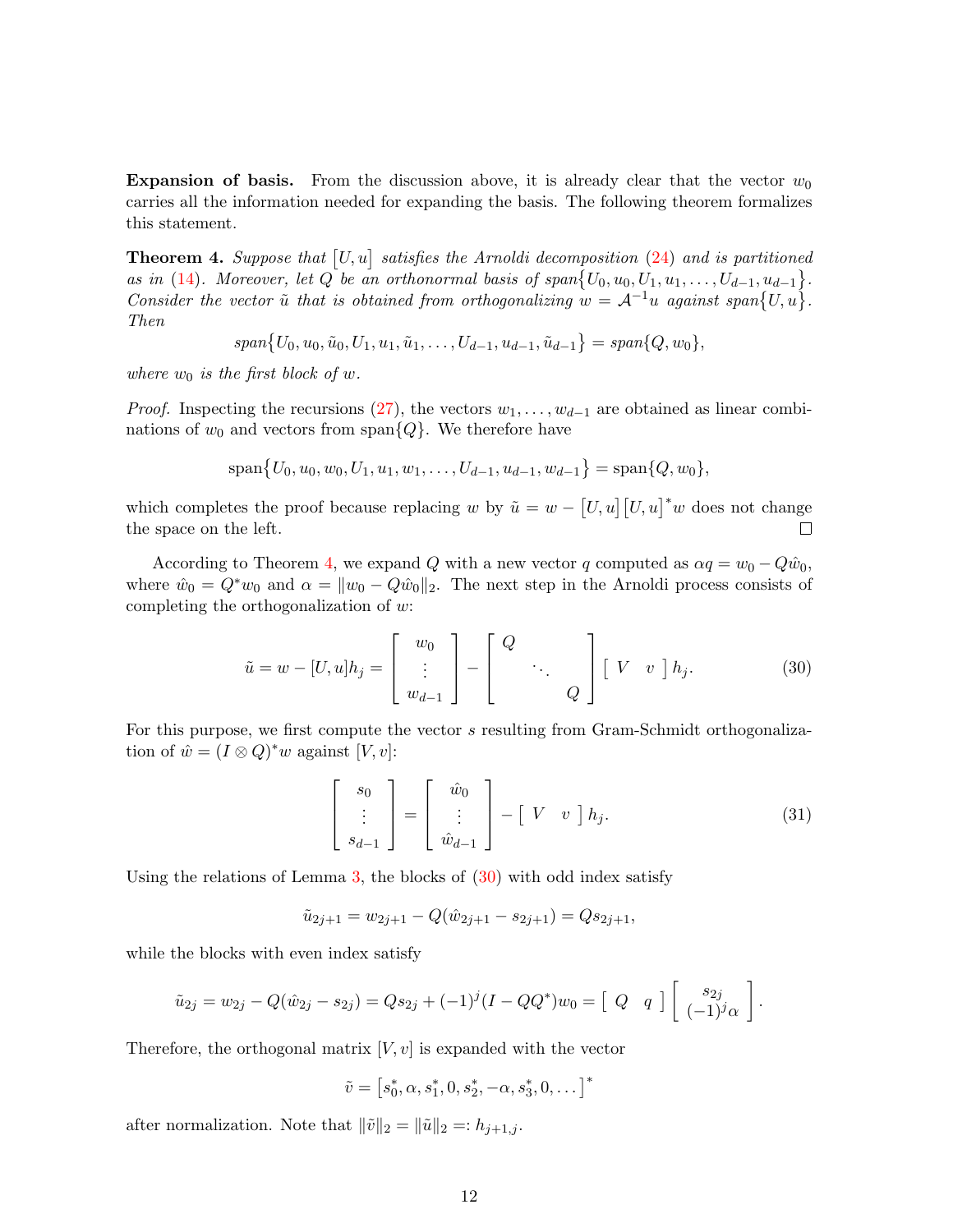<span id="page-13-0"></span>**Algorithm 6** Two-level orthogonalization Arnoldi (TOAR) method for  $\mathcal{A}^{-1}$ 

<span id="page-13-1"></span>**Input:** Matrix A, starting vector  $\overline{u} \neq 0, k \in \mathbb{N}$ **Output:**Matrices  $Q$ ,  $[V, v]$  such that the matrix  $[U, u]$  defined in [\(26\)](#page-9-3) is an orthonormal basis of  $\mathcal{K}_{k+1}(\mathcal{A}^{-1}, \overline{u})$ 1: Normalize  $u \leftarrow \overline{u}/\|\overline{u}\|_2$ 2: Compute QR factorization  $[u_0, u_1, \ldots, u_{d-1}] = QR$  with  $R = [r_0, \ldots, r_{d-1}] \in \mathbb{R}^{d \times d}$ 3: Set  $V \leftarrow [$  and  $v \leftarrow [r_0^*, r_1^*, \ldots, r_{d-1}^*]^*$ 4: for  $j = 1, 2, ..., k$  do [5](#page-11-0): Compute  $w_0$  using Algorithm 5 6: Compute  $\hat{w}_0 \leftarrow Q^* w_0$  and  $\tilde{q} \leftarrow w_0 - Q\hat{x}_0$ <br>7: Normalize  $\alpha \leftarrow ||\tilde{q}||_2$ ,  $q \leftarrow \tilde{q}/\alpha$ 7: Normalize  $\alpha \leftarrow ||\tilde{q}||_2$ ,  $q \leftarrow \tilde{q}/\alpha$ <br>8: Update  $Q \leftarrow [Q, q]$ 8: Update  $Q \leftarrow [Q, q]$ 9: Compute  $\hat{w}_i$  for  $i = 1, ..., d-1$  using the recurrences [\(28\)](#page-10-1) and set  $\hat{w} \leftarrow \left[\hat{w}_0^*, \dots, \hat{w}_{d-1}^*\right]^*$ 10: Compute  $h_j \leftarrow [V, v]^* \hat{w}$  and  $s \leftarrow \hat{w} - [V, v] h_j$ 11: Update components of  $V: V_0 \leftarrow \begin{bmatrix} V_0 & v_0 \ 0 & 0 \end{bmatrix}, V_1 \leftarrow \begin{bmatrix} V_1 & v_1 \ 0 & 0 \end{bmatrix}, \dots, V_{d-1} \leftarrow \begin{bmatrix} V_{d-1} & v_{d-1} \ 0 & 0 \end{bmatrix}$ omponents of  $V: V_0 \leftarrow \begin{bmatrix} V_0 & v_0 \\ 0 & 0 \end{bmatrix}, V_1 \leftarrow \begin{bmatrix} V_1 & v_1 \\ 0 & 0 \end{bmatrix}, \dots, V_{d-1} \leftarrow \begin{bmatrix} V_{d-1} & v_{d-1} \\ 0 & 0 \end{bmatrix}$ 12: Set  $\tilde{v} = [s_0^*, \alpha, s_1^*, 0, s_2^*, -\alpha, s_3^*, 0, \dots]^*$ 13: Normalize  $v \leftarrow \tilde{v}/h_{j+1,j}$  with  $h_{j+1,j} = ||\tilde{v}||_2$ 14: end for

<span id="page-13-2"></span>**Summary.** The considerations above lead to the TOAR method for  $\mathcal{A}^{-1}$  summarized in Algorithm  $6.$  The first and second level orthogonalizations are carried out in line  $6$  and  $10$ , respectively. In both cases, reorthogonalization can (and should) be done if required. Apart from the memory savings, Algorithm [6](#page-13-0) also entails a significant increase of computational efficiency compared to standard Arnoldi or P-Arnoldi for larger d. This is due to fact that orthogonalization is much cheaper, with the main cost being concentrated in the first level, which involves only the matrix Q. Although the second level orthogonalization causes some overhead, its cost remains negligible for  $n \gg k$ .

## 4.2 Krylov-Schur Restart

In practical implementations of Arnoldi methods, it is fundamental to incorporate an effective restarting strategy. In the following, we will propose such a strategy for TOAR based on the Krylov-Schur method, by adapting and extending the discussion on implicit restarting TOAR for the monomial representation in [\[27\]](#page-23-3).

The Krylov-Schur method [\[26\]](#page-23-2) is based on generalizing the Arnoldi decomposition [\(24\)](#page-9-1) to a Krylov decomposition

<span id="page-13-5"></span><span id="page-13-3"></span>
$$
\mathcal{A}^{-1}U = UB + ub^*,\tag{32}
$$

where B is a general  $k \times k$  matrix (not necessarily in Hessenberg form) and b is a general vector of length  $k$ .

<span id="page-13-4"></span>To restart the Krylov decomposition [\(32\)](#page-13-3), we first compute the Schur form  $B = Y S Y^*$ with an upper triangular matrix  $S$  and a unitary matrix  $Y$ . Applying this transformation to [\(32\)](#page-13-3) yields

$$
\mathcal{A}^{-1}\tilde{U} = \tilde{U}S + u\tilde{b}^*,\tag{33}
$$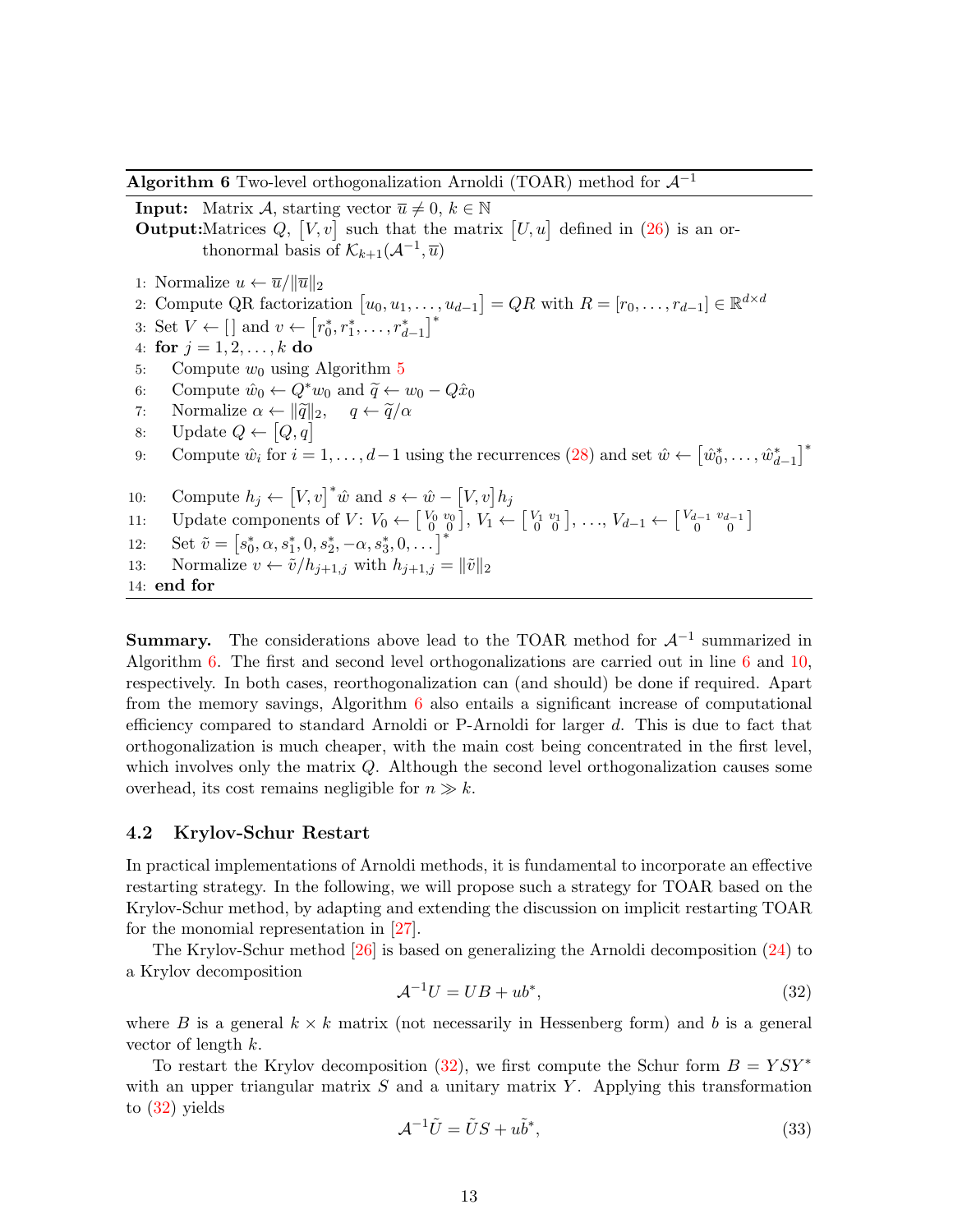where  $\tilde{U} = UY$  and  $\tilde{b} = Y^*b$ . The ordering of the eigenvalues in the Schur form S is such that the  $p < k$  Ritz values of interest are contained in its leading principal  $p \times p$  submatrix  $\dot{S}$ . We then truncate [\(33\)](#page-13-4) to

<span id="page-14-1"></span>
$$
\mathcal{A}^{-1}\check{U} = \check{U}\check{S} + u\check{b}^*,\tag{34}
$$

with  $\check{U} = U\check{Y}$ , where  $\check{Y}$  contains the first p columns of Y and  $\check{b}$  contains the first p entries of  $\bar{b}$ . The Arnoldi process is continued from [\(34\)](#page-14-1) by expanding the decomposition again to order  $k$ , truncating it back to order  $p$ , and so on.

Let us now consider the case that the decomposition  $(32)$  has been generated with Al-gorithm [6,](#page-13-0) yielding the representation [\(26\)](#page-9-3) of  $[U, u]$ . Then the components of U satisfy  $U_j = QV_j$  with orthonormal  $Q \in \mathbb{C}^{n \times (d+k)}$  and  $V_j \in \mathbb{C}^{(d+k)\times k}$ . In principle, the restarting procedure described above can be implemented in a straightforward fashion, by simply keeping only the first p columns of  $V_iY$ . However, this would not effect the desired reduction as the (usually much larger) factor Q remains of the same size.

 $\text{In order to also truncate } Q \text{, let us recall that Theorem 4 implies that } \begin{bmatrix} U_0, u_0, U_1, u_1, \ldots, U_{d-1}, u_{d-1} \end{bmatrix}$  $\text{In order to also truncate } Q \text{, let us recall that Theorem 4 implies that } \begin{bmatrix} U_0, u_0, U_1, u_1, \ldots, U_{d-1}, u_{d-1} \end{bmatrix}$  $\text{In order to also truncate } Q \text{, let us recall that Theorem 4 implies that } \begin{bmatrix} U_0, u_0, U_1, u_1, \ldots, U_{d-1}, u_{d-1} \end{bmatrix}$ and consequently also  $[V_0, v_0, V_1, v_1, \ldots, V_{d-1}, v_{d-1}]$  have rank  $d+k$  only. Similarly, the matrix

<span id="page-14-2"></span>
$$
[V_0\check{Y}, v_0, V_1\check{Y}, v_1, \dots, V_{d-1}\check{Y}, v_{d-1}]
$$
\n(35)

has rank  $d + p$ . This is due to its relation to the truncated Krylov-Schur decomposition [\(34\)](#page-14-1), which can be retransformed into a standard Arnoldi decomposition  $[26]$  of order p (with different starting vector) and hence Theorem [4](#page-12-0) applies. By, e.g., a truncated SVD, we can find an orthonormal matrix  $W \in \mathbb{C}^{(d+k)\times (d+p)}$  such that its columns span the row space of the matrix in  $(35)$ . If we now define

$$
\check{Q} = QW, \quad \check{V}_j = W^* V_j \check{Y}, \quad \check{v}_j = W^* v_j, \quad j = 0, \dots, d - 1,
$$

then we obtain the following representation of the truncated Arnoldi basis  $\dot{U}$ :

$$
[\check{U}, u] = \begin{bmatrix} \check{Q}\check{V}_0 & \check{Q}\check{v}_0 \\ \vdots & \vdots \\ \check{Q}\check{V}_{d-1} & \check{Q}\check{v}_{d-1} \end{bmatrix}.
$$

This is exactly the form of the usual representation  $(26)$  in the TOAR method, allowing us to expand the truncated Arnoldi decomposition [\(34\)](#page-14-1) using the techniques of Algorithm [6.](#page-13-0)

#### <span id="page-14-0"></span>4.3 Extension to  $\sigma \neq 0$

In this section, we briefly discuss the extension of the TOAR method described above to  $\sigma \neq 0$ , that is, the shift-and-invert Arnoldi method operating with  $(\mathcal{L}_0 - \sigma \mathcal{L}_1)^{-1} \mathcal{L}_1$  for a nonzero shift  $\sigma$ . For this purpose, it is useful to note that the recurrences  $(27)$ , which provided the foundation of TOAR, can be derived from a block LU factorization of the matrix  $\mathcal{L}_0$ .

In the following, we derive a generalization of the recurrences [\(27\)](#page-10-0) from a block LU factorization of the matrix

$$
\mathcal{L}_0 - \sigma \mathcal{L}_1 = \begin{bmatrix} -\sigma I & I & & & & & \\ I & -2\sigma I & I & & & & \\ & I & -2\sigma I & I & & & \\ & & \ddots & \ddots & \ddots & \ddots & \\ & & & I & -2\sigma I & I \\ -A_0 & -A_1 & \cdots & -A_{d-3} & A_d - A_{d-2} & -A_{d-1} - 2\sigma A_d \end{bmatrix} .
$$
 (36)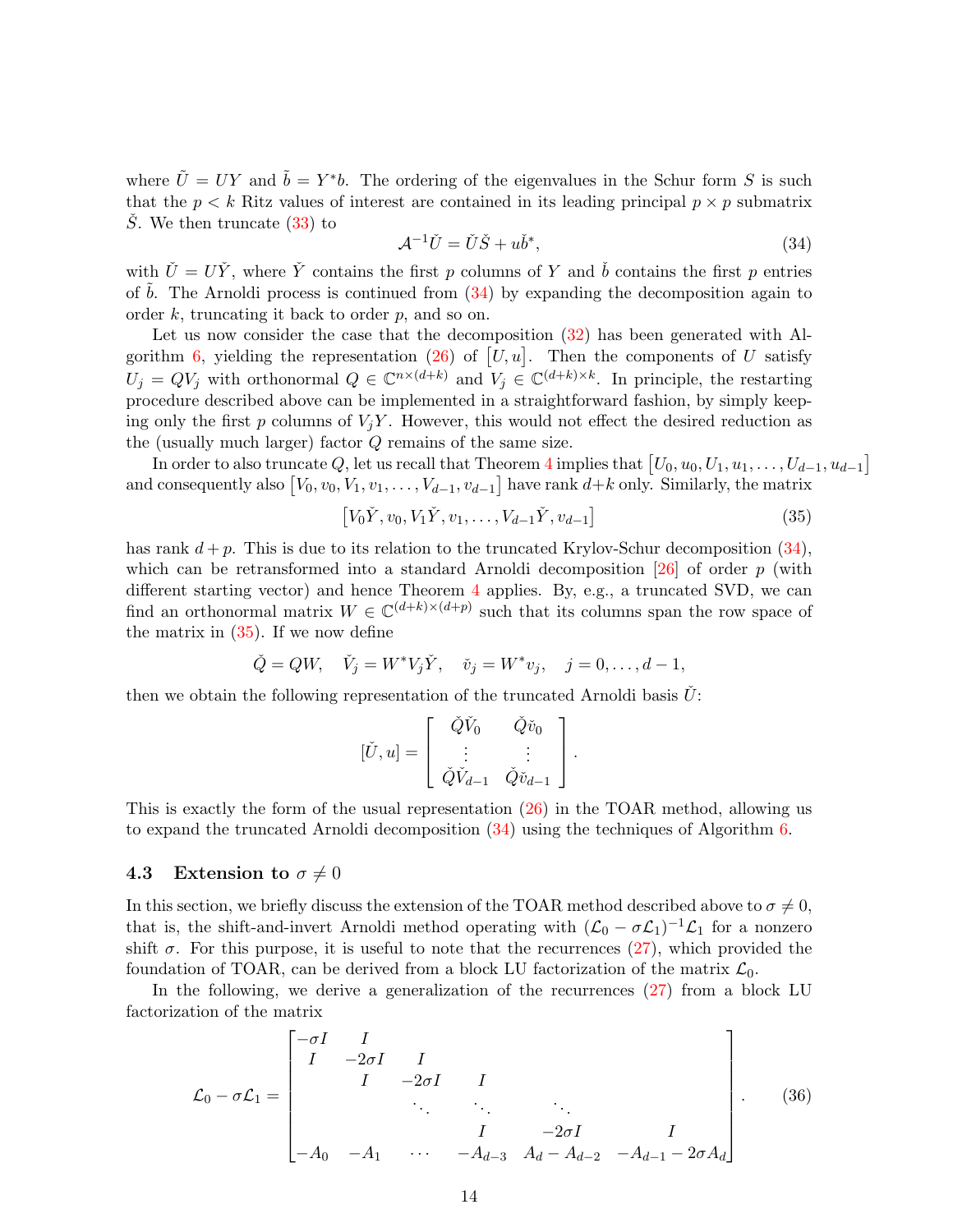For this purpose, we proceed in a way analogous to the proof of  $[2,$  Theorem 3.1]. We first permute the block columns as follows:

$$
(\mathcal{L}_0 - \sigma \mathcal{L}_1) \Pi = \begin{bmatrix} I & & & & & -\sigma I \\ -2\sigma I & I & & & & & I \\ I & -2\sigma I & I & & & & \\ & \ddots & \ddots & \ddots & \ddots & \\ & & I & -2\sigma I & & I \\ -A_1 & \cdots & -A_{d-3} & A_d - A_{d-2} & -A_{d-1} - 2\sigma A_d & -A_0 \end{bmatrix}
$$

with the block cyclic shift  $\Pi = \begin{bmatrix} 0 & I_n \\ I_{(d-1)n} & 0 \end{bmatrix}$  $I_{(d-1)n}$  0 . This matrix has the block LU factorization  $L_{\sigma}U_{\sigma}$ with h,

L<sup>σ</sup> = I −2σI I I −2σI I . . . . . . . . . I −2σI I −A<sup>1</sup> · · · −Ad−<sup>3</sup> A<sup>d</sup> − Ad−<sup>2</sup> −Ad−<sup>1</sup> − 2σA<sup>d</sup> P(σ) 

and

$$
U_{\sigma} = \begin{bmatrix} I & & & & -\tau_1(\sigma)I \\ & I & & & -\tau_2(\sigma)I \\ & I & & & -\tau_3(\sigma)I \\ & & \ddots & & \vdots \\ & & & I & -\tau_{d-1}(\sigma)I \\ & & & & I \end{bmatrix}.
$$

<span id="page-15-0"></span>Hence,

$$
\left(\mathcal{L}_0 - \sigma \mathcal{L}_1\right)^{-1} = \Pi U_{\sigma}^{-1} L_{\sigma}^{-1}.
$$
\n(37)

,

Note that  $U_{\sigma}^{-1}$  is identical with  $U_{\sigma}$ , except for a sign change in the first  $d-1$  blocks of the last block column.

Using [\(37\)](#page-15-0) and the block structure of  $L_{\sigma}$ ,  $U_{\sigma}$ , we will now discuss the computation of  $w =$  $(\mathcal{L}_0 - \sigma \mathcal{L}_1)^{-1} \mathcal{L}_1 u$  for a vector  $u = [u_0^*, u_1^*, \cdots, u_{d-1}^*]^*$ . First, the components  $y_0, y_1, \ldots, y_{d-1} \in$  $\mathbb{C}^n$  of

$$
y := L_{\sigma}^{-1} \mathcal{L}_1 u
$$

are given by

$$
y_0 = u_0
$$
  
\n
$$
y_1 = 2u_1 + 2\sigma y_0
$$
  
\n
$$
y_2 = 2u_2 + 2\sigma y_1 - y_0
$$
  
\n
$$
\vdots
$$
  
\n
$$
y_{d-2} = 2u_{d-2} + 2\sigma y_{d-3} - y_{d-4}
$$
  
\n
$$
y_{d-1} = w_0,
$$

with

$$
w_0 := P(\sigma)^{-1} \left[ 2A_d u_{d-1} + A_1 y_0 + \dots + A_{d-3} y_{d-4} + (A_{d-2} - A_d) y_{d-3} + (A_{d-1} + 2\sigma A_d) y_{d-2} \right].
$$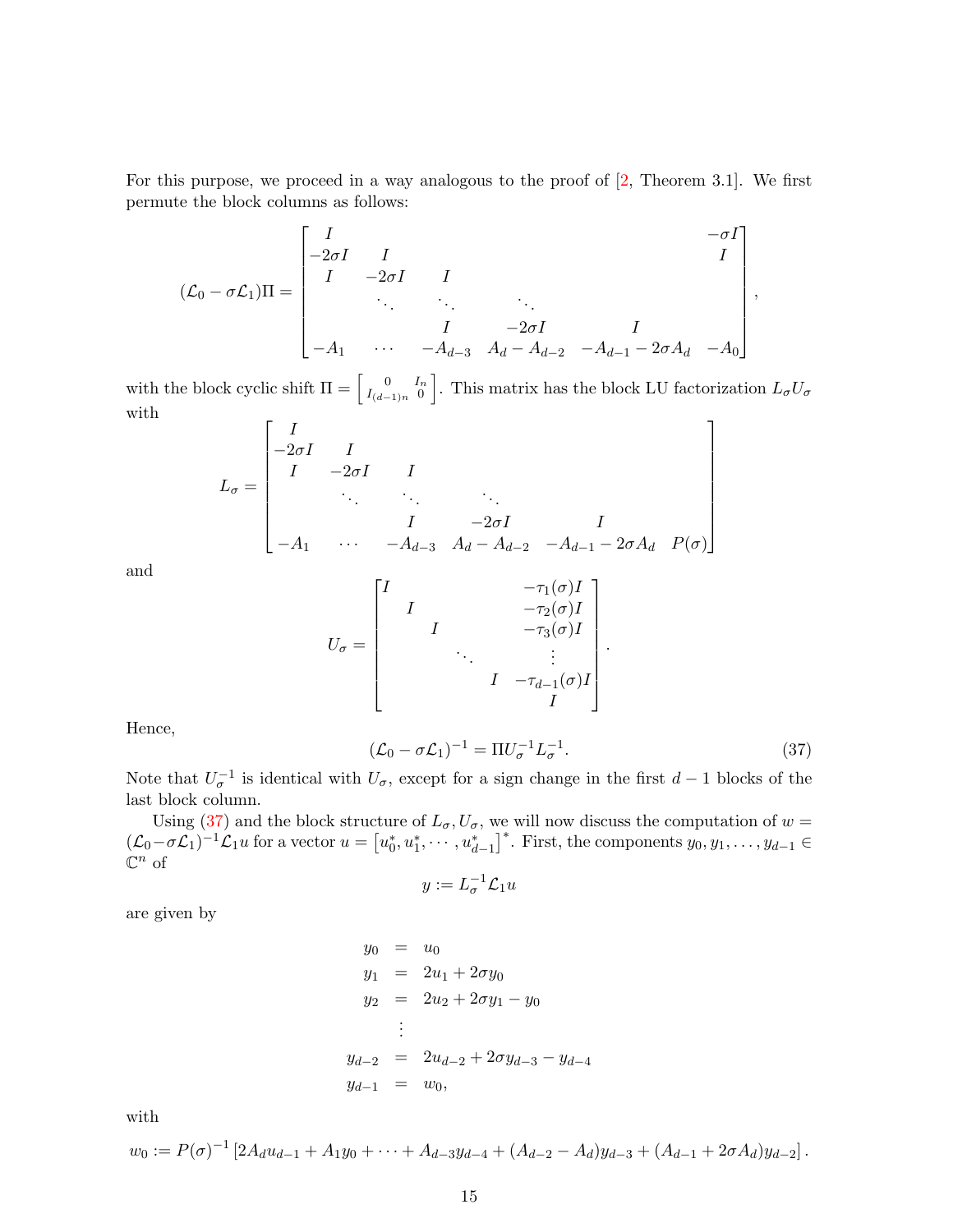Using that

$$
w = \Pi U_{\sigma}^{-1} y,
$$

this yields the following expressions for its components  $w_0, w_1, \ldots, w_{d-1} \in \mathbb{R}^n$ :

$$
w_0 = w_0
$$
  
\n
$$
w_1 = u_0 + \tau_1(\sigma)w_0
$$
  
\n
$$
w_2 = 2u_1 + 2\sigma y_0 + \tau_2(\sigma)w_0
$$
  
\n
$$
w_3 = 2u_2 + 2\sigma y_1 - y_0 + \tau_3(\sigma)w_0
$$
  
\n
$$
\vdots
$$
  
\n
$$
w_{d-1} = 2u_{d-2} + 2\sigma y_{d-3} - y_{d-4} + \tau_{d-1}(\sigma)w_0.
$$

These formulas can be used in place of the recurrences [\(27\)](#page-10-0) to develop a TOAR method for nonzero  $\sigma$ . In particular, when applying  $(\mathcal{L}_0 - \sigma \mathcal{L}_1)^{-1} \mathcal{L}_1$  to a vector u represented as in [\(26\)](#page-9-3), it is possible to pull out the matrix  $Q$  and derive recurrences for the reduced vectors analogous to [\(28\)](#page-10-1), Apart from these changes, there is only one additional modification required to adapt Algorithm [6:](#page-13-0) the vector  $\tilde{v}$  generated in step [12](#page-13-5) of Algorithm [6](#page-13-0) to expand V now takes the form

$$
\tilde{v} = \begin{bmatrix} s_0 \\ \tau_0(\sigma)\alpha \\ s_1 \\ \tau_1(\sigma)\alpha \\ \vdots \\ s_{d-1} \\ \tau_{d-1}(\sigma)\alpha \end{bmatrix} .
$$
\n(38)

<span id="page-16-2"></span>Remark 5. The linearizations discussed in [\[2\]](#page-21-5) for general polynomial bases satisfying a threeterm recurrence relation all admit a highly structured block LU factorization similar to the one discussed above. It is therefore likely that the TOAR method can be extended to this more general setting. However, we feel that a detailed discussion would go beyond the scope of this paper.

# <span id="page-16-0"></span>5 Numerical experiments

We have evaluated the performance of the shift-and-invert TOAR method from Section [4](#page-8-0) on three application problems. Our examples arise from certain discretizations of elliptic PDE eigenvalue problems, leading to a nonlinear eigenvalue problem

<span id="page-16-1"></span>
$$
T(\lambda)x = 0, \qquad x \neq 0,\tag{39}
$$

where  $T: \mathbb{C} \to \mathbb{C}^{n \times n}$  is an analytic matrix-valued function. The solution of this problem can be approximated by replacing  $T(\lambda)$  with a polynomial  $P(\lambda)$  interpolating T at  $d+1$ interpolation points. In particular, when the eigenvalues on or very close to a real interval are of interest, interpolation in the Chebyshev points can be used. As discussed in [\[9\]](#page-21-4), the resulting polynomial  $P$  of degree  $d$  can be easily represented in the Chebyshev basis. After evaluating  $T(\lambda)$  for  $d+1$  values of  $\lambda$ , the rest of the computation proceeds with  $P(\lambda)$ . This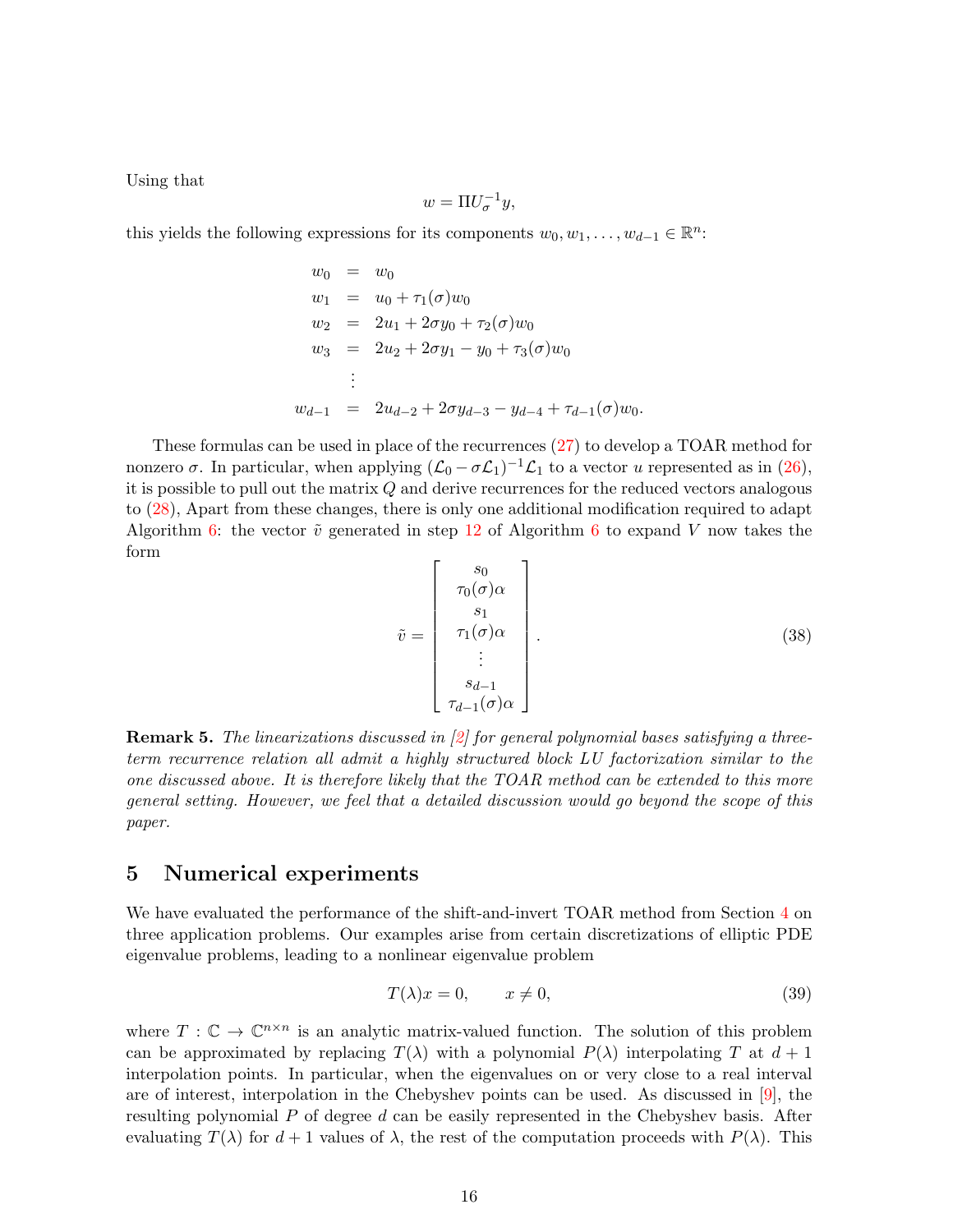gives an advantage, compared to solvers directly addressing [\(39\)](#page-16-1), when the evaluation of  $T(\lambda)$ is very costly.

The TOAR method applied to the linearization of P results in an approximate invariant pair  $(V, \Lambda)$ , where V has the form [\(10\)](#page-4-1). As discussed in Section [2,](#page-3-0) we can then extract an approximate invariant pair  $(X, \Lambda)$  for P. Subsequently, we apply 1 or 2 iterations of Newton's method to refine  $(X, \Lambda)$ . In all our experiments below, this is sufficient to attain an accuracy on the level of machine precision.

All computations have been carried out under MATLAB R2012a on a computer with an Intel Core i7 processor at 2.6 GHz with 8 GB of memory.

## <span id="page-17-0"></span>5.1 Laplace eigenvalue problem on the Fichera corner

We first address the 3D Laplace eigenvalue problem with Dirichlet boundary conditions [\[24\]](#page-22-13)

$$
-\Delta u = \lambda^2 u \quad \text{in } \mathcal{D} \subset \mathbb{R}^3,
$$
  
 
$$
u = 0 \qquad \text{on } \mathcal{B} := \partial \mathcal{D},
$$

which can be reformulated by means of the representation formula for the Helmholtz operator as the boundary integral equation

$$
\frac{1}{4\pi} \int_{\mathcal{B}} \frac{e^{i\lambda ||\xi - \eta||}}{||\xi - \eta||} u_n(\eta) dS(\eta) = 0 \quad \text{for all } \xi \in \mathcal{B},
$$

where  $u_n$  is the exterior normal derivative of u. A Galerkin-based discretization eventually leads to a nonlinear eigenvalue problem  $(39)$ . We report results for the Fichera corner  $\mathcal{D} =$  $[0, 1]^3 \setminus [\frac{1}{2}]$  $\frac{1}{2}$ , 1<sup>3</sup> using a boundary element space of piecewise constant functions on a surface mesh of 2400 triangles  $(h = 0.1)$ .

We have run the method of section  $4$  for various degrees d of the interpolating Chebyshev polynomial, from  $d = 3$  up to  $d = 30$ , and compared it with applying the standard Krylov-Schur algorithm. The solvers were configured to compute 6 eigenvalues with a maximum subspace dimension of  $k = 24$  and a convergence tolerance  $10^{-12}$  for the norm of the residual. The reported results are averaged over 20 runs with random initial vectors.

Figure [1](#page-18-0) confirms the spectral convergence of the smallest computed eigenvalue as the interpolation degree increases. As expected, both TOAR and Krylov-Schur behave similarly, and full machine precision is achieved already for a polynomial of degree 17.

TOAR and Krylov-Schur behave very similarly in terms of the number of required restarts and execution time, see Figure [2.](#page-18-1) The latter is due to the fact that the computational cost is dominated by operations involving the coefficients  $A_i$  of the polynomial. Our current implementation does not make use of fast techniques for boundary element discretizations, like hierarchical matrices, and treats  $A_i$  as dense matrices. We expect that incorporating such a fast technique significantly decreases the time spent on operations with  $A_i$ . This likely results in a more pronounced difference between the execution times for TOAR and Krylov-Schur. This can be seen from Table [1,](#page-18-2) where we have accounted for the times spent on the initial LU factorization of  $P(0)$ , on the matrix-vector products  $w = \mathcal{A}^{-1}u$  and on all other operations separately. It turns out that Krylov-Schur takes 0.20 seconds per restart, whereas TOAR takes only 0.07 seconds, when neglecting the times for the LU factorization and the matrix-vector products. However, we would like to emphasize that the major computational saving is in the additional memory required for storing the basis vectors; this is reduced by a factor of approximately d when using TOAR.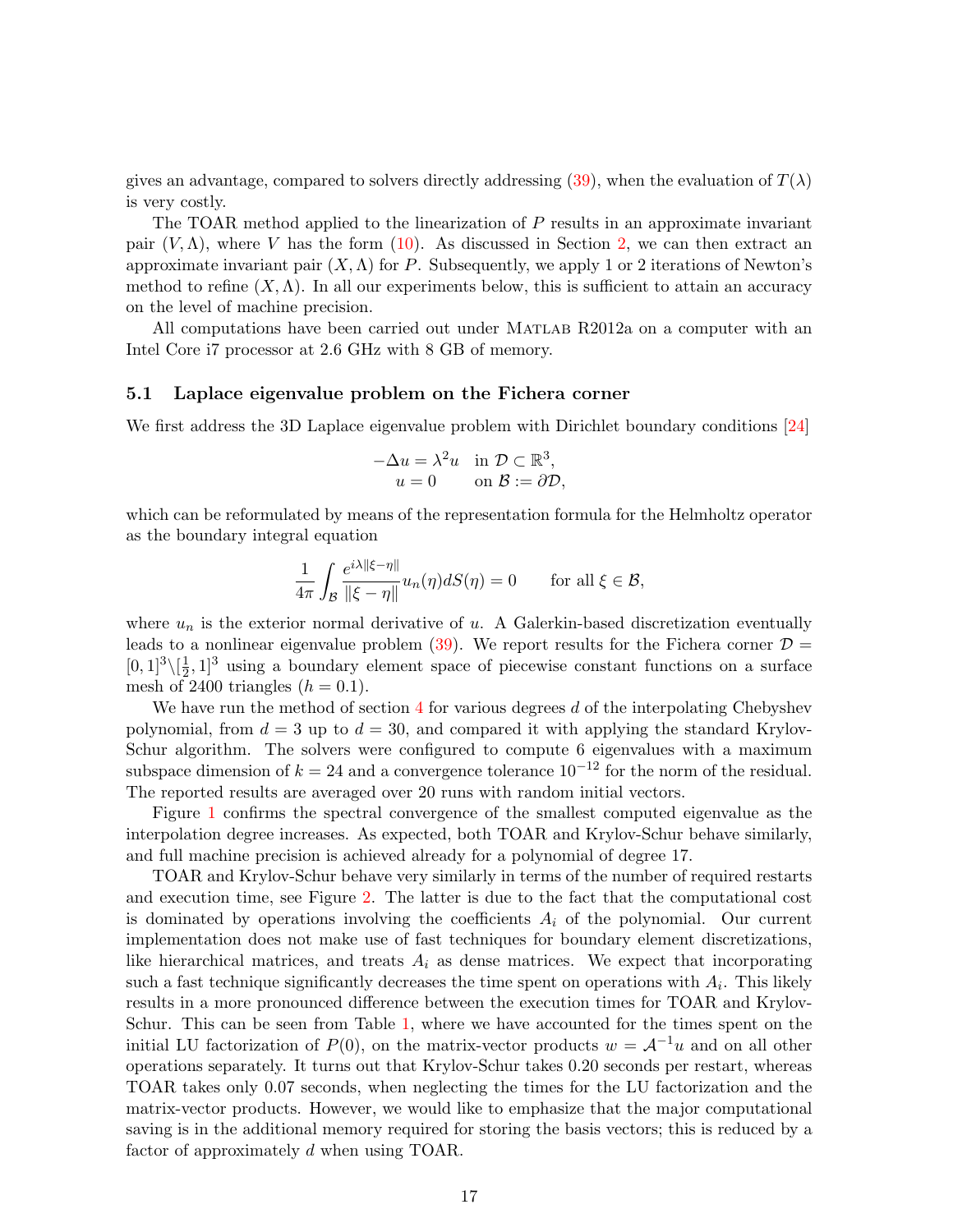

<span id="page-18-0"></span>Figure 1: Absolute error between the smallest eigenvalues of the nonlinear and the interpolating polynomial eigenvalue problem, computed by Krylov-Schur and TOAR, for polynomial degrees  $d = 3, 4, \ldots$ .



<span id="page-18-1"></span>Figure 2: Comparison of Krylov-Schur and TOAR in terms of number of restarts (left) and execution time (right) for polynomial degrees  $d = 3, 4, \ldots$ 

Table 1: Execution times (in seconds) and number of restarts for the BEM discretization from Section [5.1](#page-17-0) with polynomial degree 20.

<span id="page-18-2"></span>

|              |          |       | LU factorization Products $A^{-1}u$ Other operations Restarts |    |
|--------------|----------|-------|---------------------------------------------------------------|----|
| Krylov-Schur | 0.57     | 97.25 | 5.11                                                          | 25 |
| TOAR.        | $0.68\,$ | 88.80 | 1.41                                                          | 21 |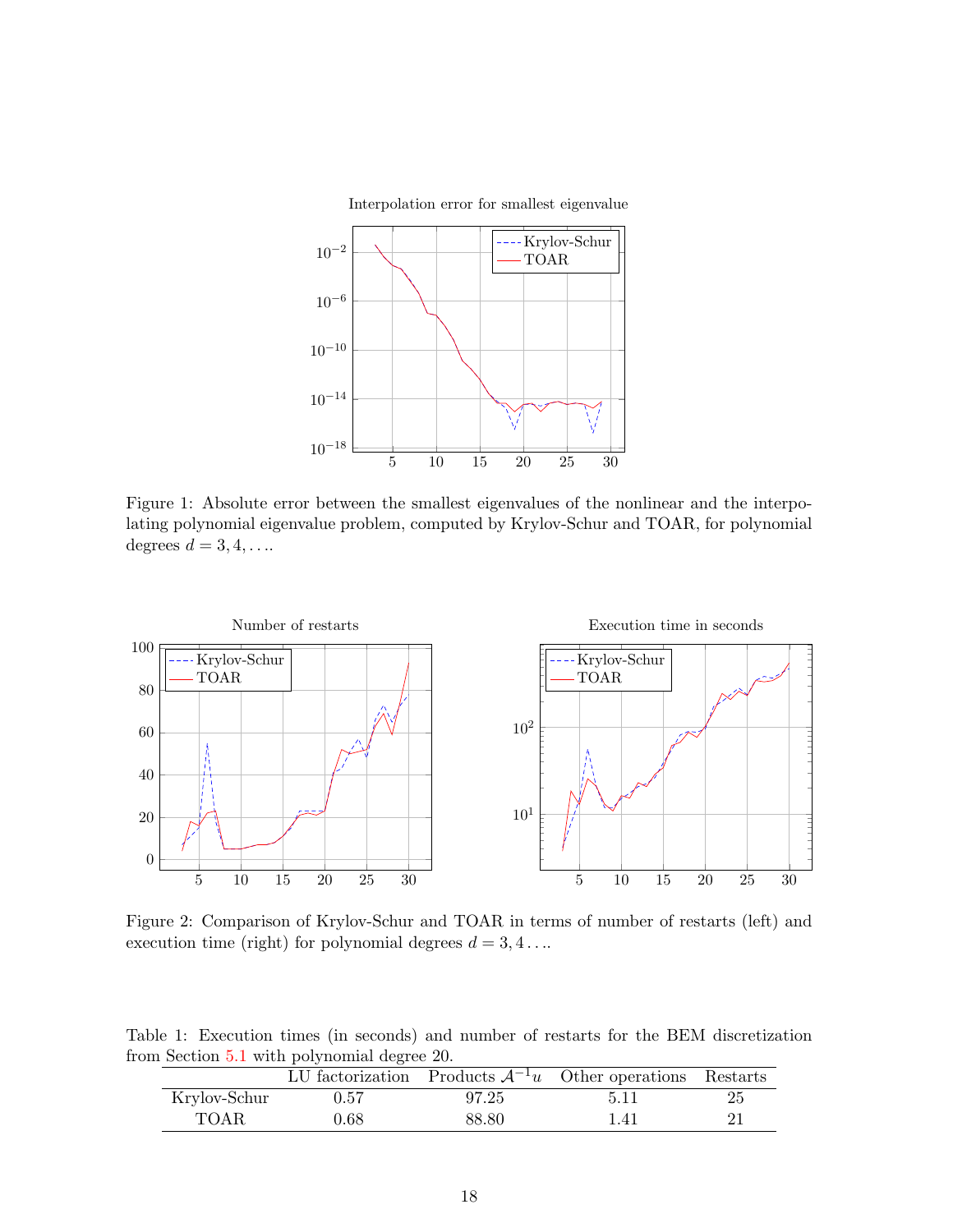Table 2: Execution times (in seconds) and number of restarts for the fluid-structure interaction problem with polynomial degree 11, when computing 12 eigenvalues with a basis of 48 vectors.

<span id="page-19-0"></span>

|              |       |        | LU factorization Products $A^{-1}u$ Other operations Restarts |  |
|--------------|-------|--------|---------------------------------------------------------------|--|
| Krylov-Schur | 69.10 | 134.66 | 7.54                                                          |  |
| TOAR         | 63.27 | 130.64 |                                                               |  |

## <span id="page-19-1"></span>5.2 Fluid-structure interaction

As a second example for a nonlinear eigenvalue problem [\(39\)](#page-16-1), we consider the mixed finite element/boundary element discretization of a 3D fluid-structure interaction problem discussed in [\[10\]](#page-22-14). This results in block structured coefficients, where the diagonal block corresponding to the finite element discretization is sparse. Table [2](#page-19-0) reports the execution times on a discretization with  $n = 6223$  and polynomial degree 11.

#### 5.3 Loaded string

Finally, we apply our algorithm to the rational eigenvalue problem loaded string from the NLEVP benchmark collection [?]. In this case,

$$
T(\lambda) = A - \lambda B + \frac{\lambda}{\lambda - 1}C
$$

for  $n \times n$  symmetric positive definite tridiagonal matrices  $A, B$ , and  $C = e_n e_n^T$ . We are interested in the six smallest eigenvalues to the right of the pole 1 and perform Chebyshev interpolation on the interval [4, 400]. Again, Krylov-Schur and TOAR are applied to the resulting polynomial eigenvalue problem  $P(\lambda)$  in Chebyshev basis, with a maximum subspace dimension of  $k = 32$  and a convergence tolerance  $10^{-12}$ . Compared to the examples from Sections [5.1](#page-17-0) and [5.2,](#page-19-1) the cost for performing matrix-vector products  $\mathcal{A}^{-1}u$  is much less dominant, due to the tridiagonal structure of  $P(\lambda)$ . This effect can be clearly seen in the (total) execution times reported in Figure [3](#page-20-0) for  $n = 1000$  and  $n = 10000$ . TOAR now visibly outperforms Krylov-Schur; for  $n = 10000$  it is up to an order of magnitude faster. The times obtained for  $n = 1000$  are somewhat erratic, especially for larger degree, due to the variance in the number of required restarts. To mitigate this effect, Figure [4](#page-20-1) additionally shows the execution time per restart.

For this problem, TOAR also requires significantly less memory. For example, for  $n =$ 10 000 and  $d = 20$ , TOAR consumes 14 Mbyte while Krylov-Schur consumes 73 Mbyte in total.

# 6 Conclusions

We have presented two Arnoldi methods, P-Arnoldi and TOAR, for the solution of polynomial eigenvalue problems expressed in the Chebyshev basis. The methods represent a significant reduction of storage requirements, compared to standard Arnoldi applied to the linearization, since the generated basis consists of vectors of length n rather than vectors of full length  $dn$ , where  $d$  is the degree of the polynomial. At the moment, the P-Arnoldi method remains a curiosity, at least for numerical computations. Although it can be formulated in an elegant way, its instability for Ritz values not close to  $[-1, 1]$  makes it unsuitable for handling polynomials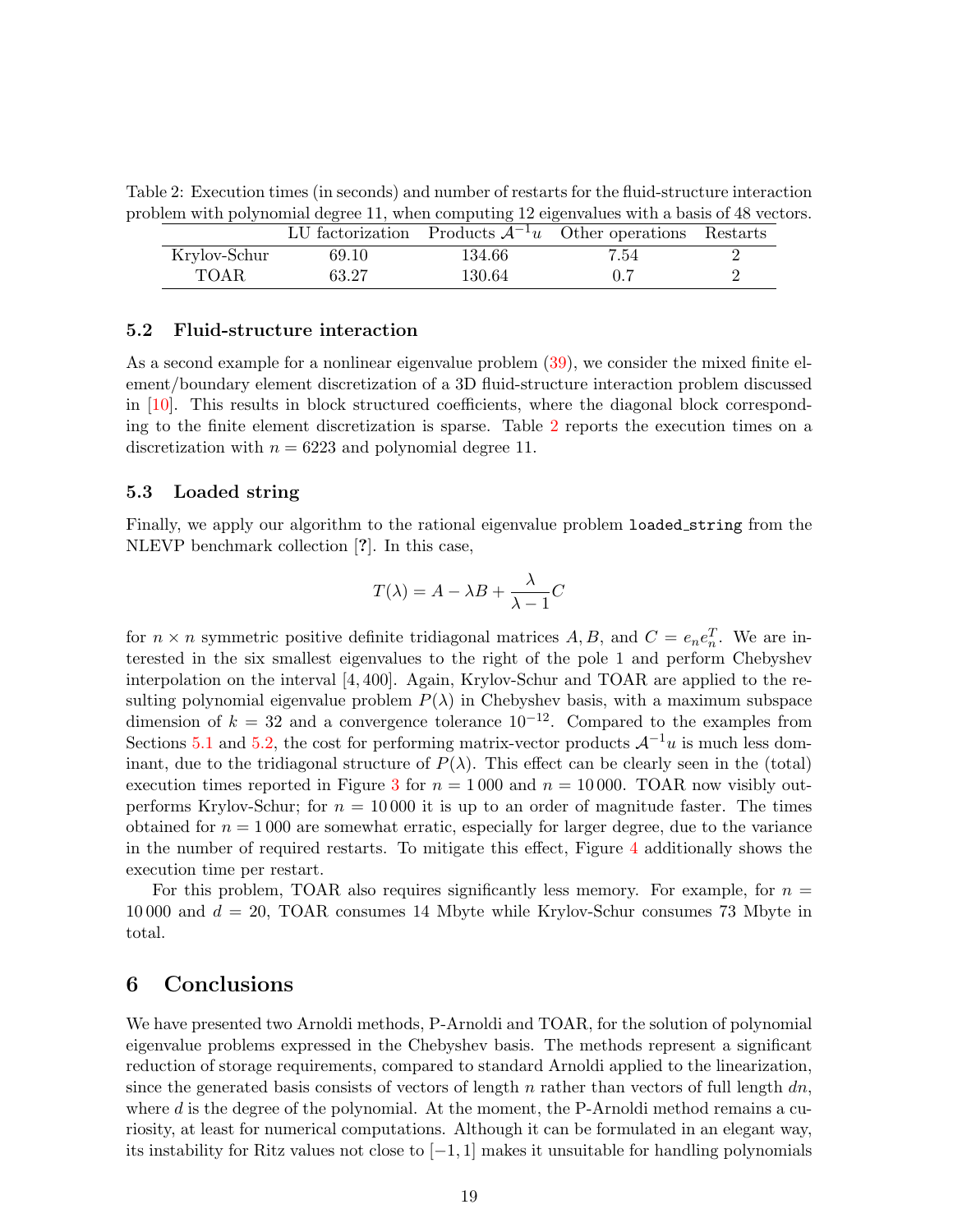

<span id="page-20-0"></span>Figure 3: Comparison of execution time of Krylov-Schur and TOAR when solving the loaded string problem for  $n = 1000$  (left) and  $n = 10000$  (right) for polynomial degrees  $d = 3, 4...$ 



<span id="page-20-1"></span>Figure 4: Comparison of execution time per restart of Krylov-Schur and TOAR when solving the loaded string problem for  $N = 1000$  (left) and  $N = 10000$  (right) for polynomial degrees  $d = 3, 4 \ldots$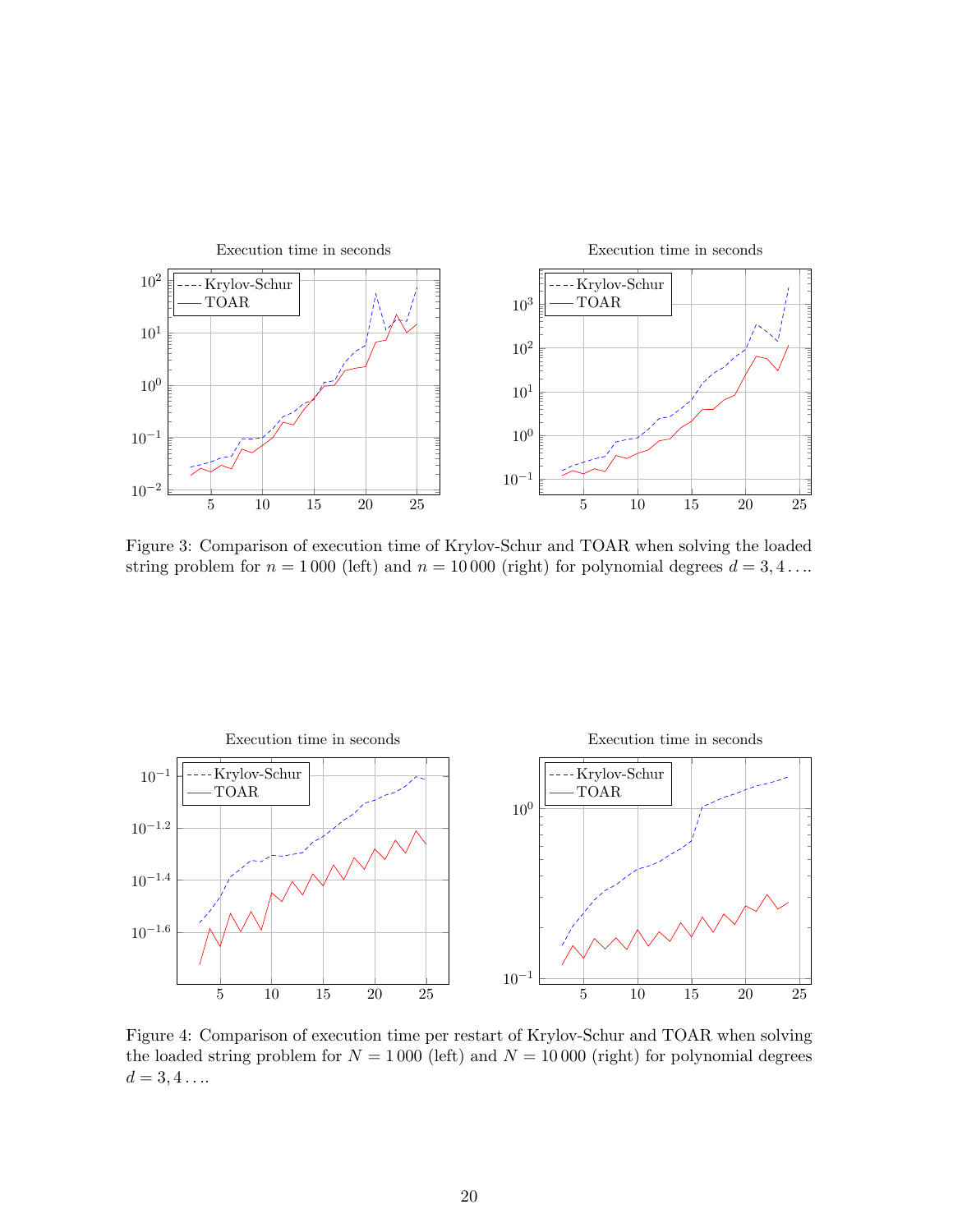of larger degree. In contrast, the TOAR method appears to be numerically stable even for comparably large degrees. Moreover, we have shown that it is possible to turn this into a fully fledged Arnoldi algorithm, by incorporating shift-and-invert and restarting techniques. All these ingredients are crucial for addressing polynomial eigenvalue problems that arise from the interpolation of discretized nonlinear PDE eigenvalue problems. Our numerical experiments demonstrate the advantages of our algorithm compared to the standard approach in terms of memory requirements and computational time.

As indicated in Remark [5,](#page-16-2) there is nothing particular about the Chebyshev basis; all algorithms can certainly be extended to more general polynomial bases satisfying a threeterm recurrence. Another possible extension would consist of using the Krylov subspace methods developed in this paper for solving linear systems with  $P(\lambda)$  for many different values of  $\lambda$  [\[12\]](#page-22-15).

# Acknowledgments

The authors thank Cedric Effenberger for many insightful discussions and for providing the matrices used in the numerical experiments. They also thank Yangfeng Su for sending a preprint of [\[19\]](#page-22-7). This work was carried out while the second author was visiting EPFL during the Spring 2013.

# <span id="page-21-0"></span>References

- [1] B. Adhikari, R. Alam, and D. Kressner. Structured eigenvalue condition numbers and linearizations for matrix polynomials. Linear Algebra Appl., 435(9):2193–2221, 2011.
- <span id="page-21-5"></span>[2] A. Amiraslani, R. M. Corless, and P. Lancaster. Linearization of matrix polynomials expressed in polynomial bases. IMA J. Numer. Anal., 29(1):141–157, 2009.
- <span id="page-21-1"></span>[3] Z. Bai and Y. Su. SOAR: a second-order Arnoldi method for the solution of the quadratic eigenvalue problem. SIAM J. Matrix Anal. Appl., 26(3):640–659, 2005.
- <span id="page-21-7"></span><span id="page-21-6"></span>[4] T. Betcke and D. Kressner. Perturbation, extraction and refinement of invariant pairs for matrix polynomials. Linear Algebra Appl., 435(3):574–536, 2011.
- <span id="page-21-2"></span>[5] W.-J. Beyn and V. Thümmler. Continuation of invariant subspaces for parameterized quadratic eigenvalue problems. SIAM J. Matrix Anal. Appl., 31(3):1361–1381, 2009.
- <span id="page-21-3"></span>[6] D. Bindel and A. Hood. Localization theorems for nonlinear eigenvalues. arXiv:1303.4668, 2013.
- [7] M. A. Botchev, G. L. G. Sleijpen, and A. Sopaheluwakan. An SVD-approach to Jacobi-Davidson solution of nonlinear Helmholtz eigenvalue problems. *Linear Algebra Appl.*, 431(3-4):427–440, 2009.
- <span id="page-21-8"></span>[8] C. W. Clenshaw. A note on the summation of Chebyshev series. Mathematics of Computation, 9(51):118–120, 1955.
- <span id="page-21-4"></span>[9] C. Effenberger and D. Kressner. Chebyshev interpolation for nonlinear eigenvalue problems. BIT, 52(4):933–951, 2012.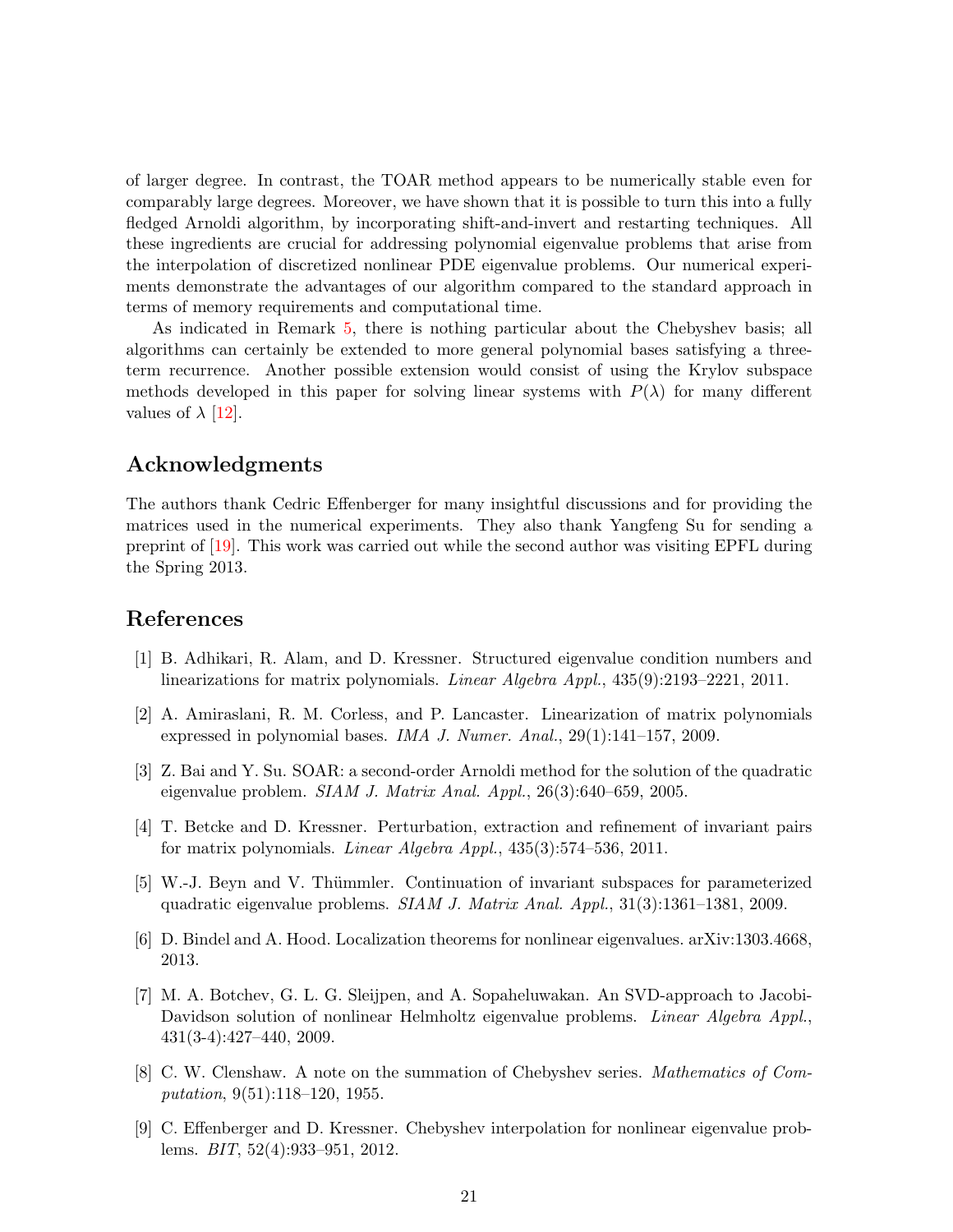- <span id="page-22-14"></span>[10] C. Effenberger, D. Kressner, O. Steinbach, and G. Unger. Interpolation-based solution of a nonlinear eigenvalue problem in fluid-structure interaction. PAMM, 12(1):633–634, 2012.
- <span id="page-22-15"></span><span id="page-22-0"></span>[11] G. H. Golub and C. F. Van Loan. Matrix Computations. Johns Hopkins University Press, Baltimore, MD, third edition, 1996.
- [12] L. Grammont, N. J. Higham, and F. Tisseur. A framework for analyzing nonlinear eigenproblems and parametrized linear systems. Linear Algebra Appl., 435(3):623–640, 2011.
- <span id="page-22-12"></span><span id="page-22-3"></span>[13] V. Hernandez, J. E. Roman, and V. Vidal. SLEPc: a scalable and flexible toolkit for the solution of eigenvalue problems. ACM Trans. Math. Software, 31(3):351–362, 2005.
- <span id="page-22-8"></span>[14] N. J. Higham, D. S. Mackey, and F. Tisseur. The conditioning of linearizations of matrix polynomials. SIAM J. Matrix Anal. Appl., 28(4):1005–1028, 2006.
- <span id="page-22-10"></span>[15] N. Kamiya, E. Andoh, and K. Nogae. Eigenvalue analysis by the boundary element method: new developments. Engng. Anal. Bound. Elms., 12:151–162, 1993.
- [16] D. Kressner. A block Newton method for nonlinear eigenvalue problems. Numer. Math., 114(2):355–372, 2009.
- <span id="page-22-11"></span>[17] R. B. Lehoucq, D. C. Sorensen, and C. Yang. ARPACK users' guide. SIAM, Philadelphia, PA, 1998. Solution of large-scale eigenvalue problems with implicitly restarted Arnoldi methods.
- <span id="page-22-5"></span>[18] Y. Lin, L. Bao, and Y. Wei. Model-order reduction of large-scale kth-order linear dynamical systems via a kth-order Arnoldi method. Int. J. Comput. Math., 87(1-3):435–453, 2010.
- <span id="page-22-7"></span><span id="page-22-2"></span>[19] Y. Lu and Y. Su. Two-level orthogonal Arnoldi process for the solution of quadratic eigenvalue problems. Submitted.
- [20] D. S. Mackey, N. Mackey, C. Mehl, and V. Mehrmann. Structured polynomial eigenvalue problems: good vibrations from good linearizations. SIAM J. Matrix Anal. Appl., 28(4):1029–1051, 2006.
- <span id="page-22-4"></span><span id="page-22-1"></span>[21] D. S. Mackey, N. Mackey, C. Mehl, and V. Mehrmann. Vector spaces of linearizations for matrix polynomials. SIAM J. Matrix Anal. Appl., 28(4):971–1004, 2006.
- [22] K. Meerbergen. The quadratic Arnoldi method for the solution of the quadratic eigenvalue problem. SIAM J. Matrix Anal. Appl., 30(4):1463–1482, 2008/09.
- <span id="page-22-9"></span>[23] G. A. Sitton, C. S. Burrus, J. W. Fox, and S. Treitel. Factoring very-high-degree polynomials. IEEE Signal Processing Magazine, 20(6):27–42, 2003.
- <span id="page-22-13"></span>[24] O. Steinbach and G. Unger. A boundary element method for the Dirichlet eigenvalue problem of the Laplace operator. Numer. Math., 113(2):281–298, 2009.
- <span id="page-22-6"></span>[25] G. W. Stewart. *Matrix Algorithms. Vol. II.* SIAM, Philadelphia, PA, 2001. Eigensystems.